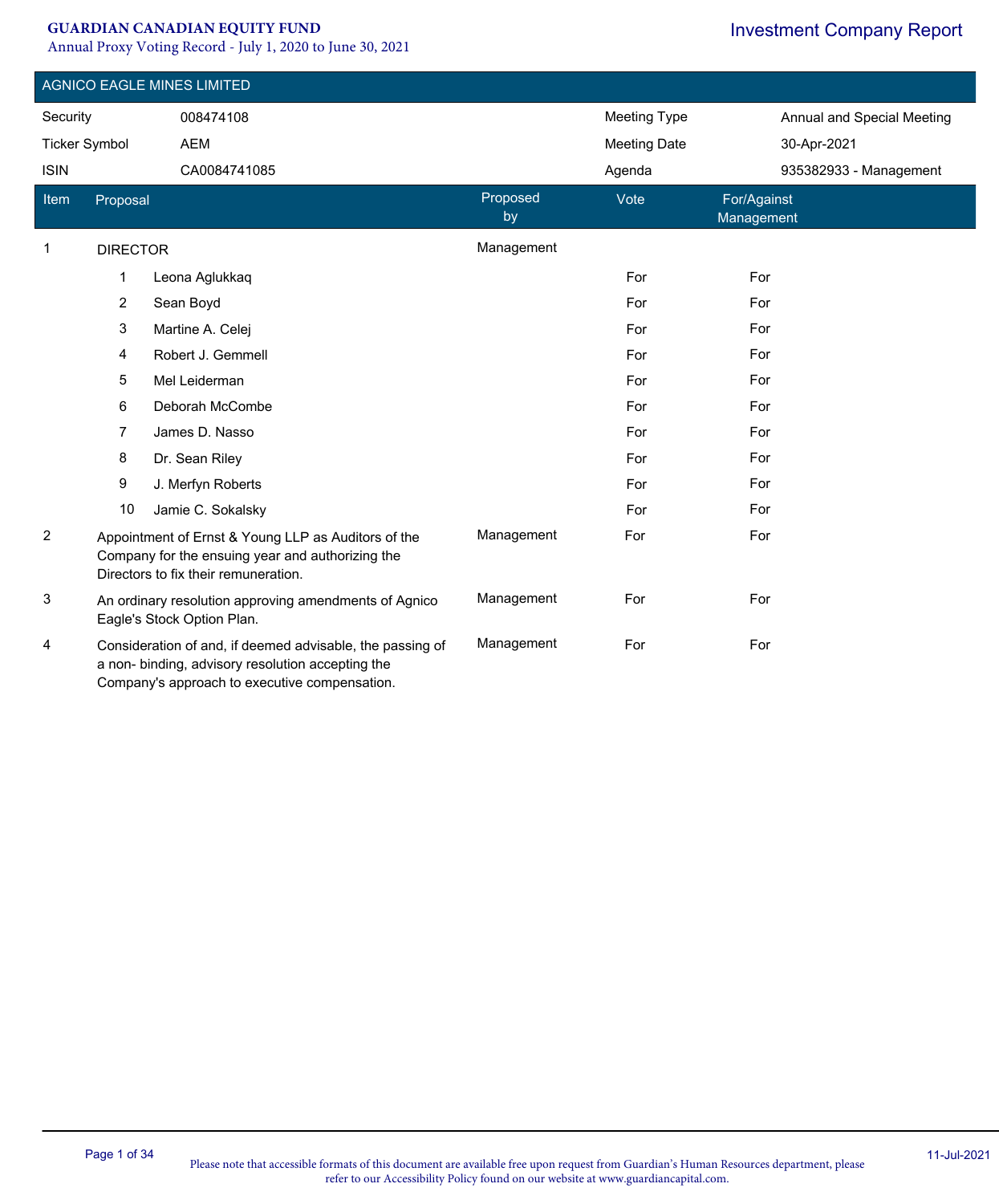|                         |                 | ALIMENTATION COUCHE-TARD INC.                                                                                                                                                                                                             |                     |                     |                           |  |
|-------------------------|-----------------|-------------------------------------------------------------------------------------------------------------------------------------------------------------------------------------------------------------------------------------------|---------------------|---------------------|---------------------------|--|
| Security<br>01626P403   |                 |                                                                                                                                                                                                                                           | <b>Meeting Type</b> | Annual              |                           |  |
| <b>Ticker Symbol</b>    |                 | <b>ANCUF</b>                                                                                                                                                                                                                              |                     | <b>Meeting Date</b> | 16-Sep-2020               |  |
| <b>ISIN</b>             |                 | CA01626P4033                                                                                                                                                                                                                              |                     | Agenda              | 935255415 - Management    |  |
| Item                    | Proposal        |                                                                                                                                                                                                                                           | Proposed<br>by      | Vote                | For/Against<br>Management |  |
| 1                       |                 | Appoint the auditor until the next annual meeting and<br>authorize the Board of Directors to set their remuneration<br>- PricewaterhouseCoopers LLP                                                                                       | Management          | For                 | For                       |  |
| $\overline{\mathbf{c}}$ | <b>DIRECTOR</b> |                                                                                                                                                                                                                                           | Management          |                     |                           |  |
|                         | 1               | Alain Bouchard                                                                                                                                                                                                                            |                     | For                 | For                       |  |
|                         | 2               | Mélanie Kau                                                                                                                                                                                                                               |                     | For                 | For                       |  |
|                         | 3               | Jean Bernier                                                                                                                                                                                                                              |                     | For                 | For                       |  |
|                         | 4               | Eric Boyko                                                                                                                                                                                                                                |                     | For                 | For                       |  |
|                         | 5               | Jacques D'Amours                                                                                                                                                                                                                          |                     | For                 | For                       |  |
|                         | 6               | Janice L. Fields                                                                                                                                                                                                                          |                     | For                 | For                       |  |
|                         | 7               | <b>Richard Fortin</b>                                                                                                                                                                                                                     |                     | For                 | For                       |  |
|                         | 8               | Brian Hannasch                                                                                                                                                                                                                            |                     | For                 | For                       |  |
|                         | 9               | Marie Josée Lamothe                                                                                                                                                                                                                       |                     | For                 | For                       |  |
|                         | 10              | Monique F. Leroux                                                                                                                                                                                                                         |                     | For                 | For                       |  |
|                         | 11              | Réal Plourde                                                                                                                                                                                                                              |                     | For                 | For                       |  |
|                         | 12              | Daniel Rabinowicz                                                                                                                                                                                                                         |                     | For                 | For                       |  |
|                         | 13              | Louis Têtu                                                                                                                                                                                                                                |                     | For                 | For                       |  |
| 3                       |                 | On an advisory basis and not to diminish the role and<br>responsibilities of the board of directors that the<br>shareholders accept the approach to executive<br>compensation as disclosed in our 2020 management<br>information circular | Management          | For                 | For                       |  |
| 4                       | compensation    | Shareholder proposal No.1 Integration of environmental,<br>social and governance criteria in establishing executive                                                                                                                       | Shareholder         | For                 | Against                   |  |
| 5                       |                 | Shareholder proposal No.2 Independence of directors                                                                                                                                                                                       | Shareholder         | Against             | For                       |  |
| 6                       | policy          | Shareholder proposal No.3 Responsible employment                                                                                                                                                                                          | Shareholder         | Against             | For                       |  |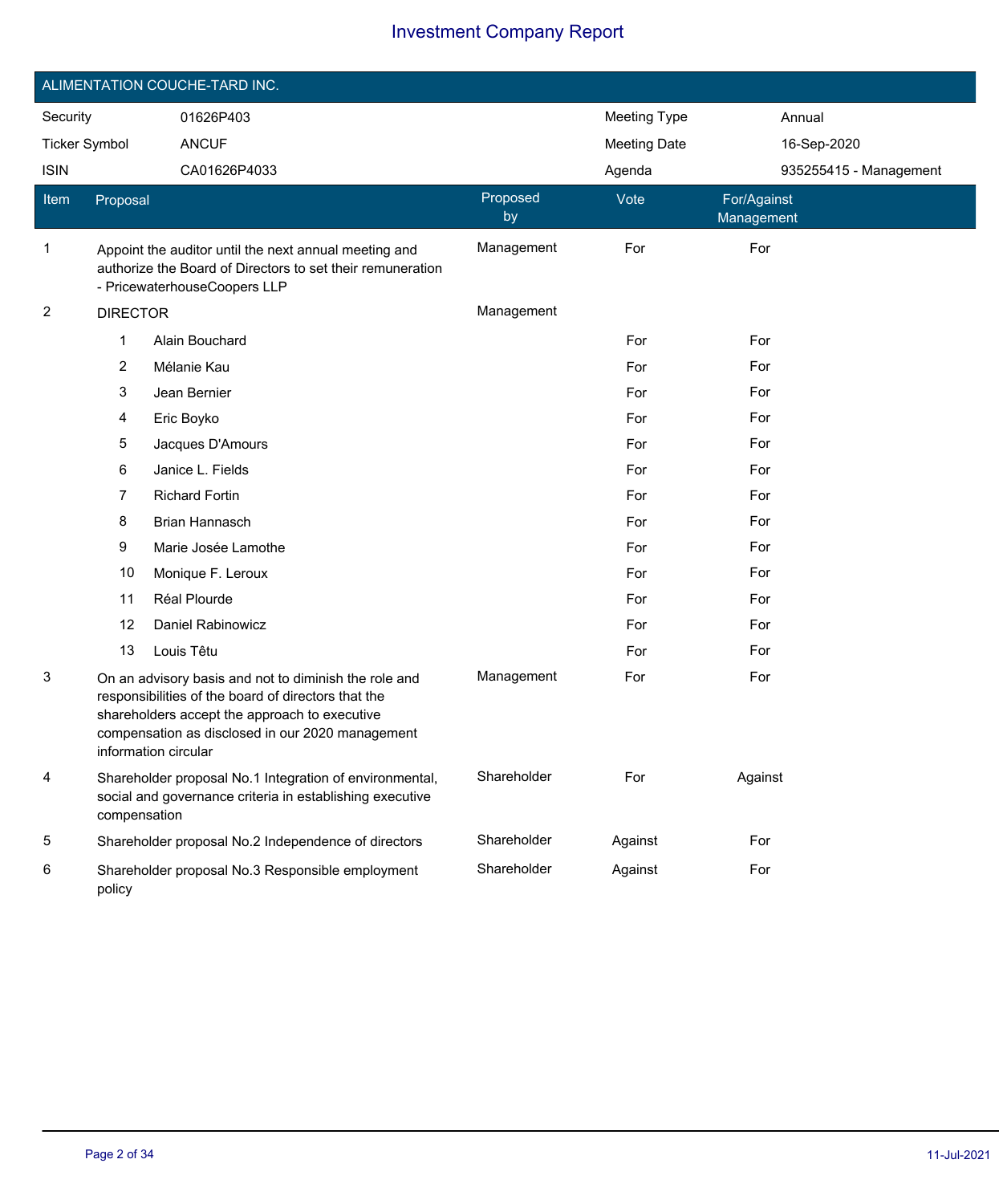|                      | <b>BANK OF MONTREAL</b> |                                                                                                                                          |                |                     |                           |
|----------------------|-------------------------|------------------------------------------------------------------------------------------------------------------------------------------|----------------|---------------------|---------------------------|
| Security             |                         | 063671101                                                                                                                                |                | <b>Meeting Type</b> | Annual                    |
| <b>Ticker Symbol</b> |                         | <b>BMO</b>                                                                                                                               |                | <b>Meeting Date</b> | 07-Apr-2021               |
| <b>ISIN</b>          | CA0636711016            |                                                                                                                                          |                | Agenda              | 935340466 - Management    |
| <b>Item</b>          | Proposal                |                                                                                                                                          | Proposed<br>by | Vote                | For/Against<br>Management |
| 01                   | <b>DIRECTOR</b>         |                                                                                                                                          | Management     |                     |                           |
|                      | 1                       | Janice M. Babiak                                                                                                                         |                | For                 | For                       |
|                      | 2                       | Sophie Brochu                                                                                                                            |                | For                 | For                       |
|                      | 3                       | Craig W. Broderick                                                                                                                       |                | For                 | For                       |
|                      | 4                       | George A. Cope                                                                                                                           |                | For                 | For                       |
|                      | 5                       | Stephen Dent                                                                                                                             |                | For                 | For                       |
|                      | 6                       | Christine A. Edwards                                                                                                                     |                | For                 | For                       |
|                      | 7                       | Martin S. Eichenbaum                                                                                                                     |                | For                 | For                       |
|                      | 8                       | David E. Harquail                                                                                                                        |                | For                 | For                       |
|                      | 9                       | Linda S. Huber                                                                                                                           |                | For                 | For                       |
|                      | 10                      | Eric R. La Flèche                                                                                                                        |                | For                 | For                       |
|                      | 11                      | Lorraine Mitchelmore                                                                                                                     |                | For                 | For                       |
|                      | 12                      | Madhu Ranganathan                                                                                                                        |                | For                 | For                       |
|                      | 13                      | Darryl White                                                                                                                             |                | For                 | For                       |
| 02                   |                         | Appointment of Shareholders' Auditors                                                                                                    | Management     | For                 | For                       |
| 03                   | Compensation            | Advisory vote on the Bank's Approach to Executive                                                                                        | Management     | For                 | For                       |
| 04                   |                         | Shareholder Proposal No. 1 The text of the shareholder<br>proposal is contained in the Management Proxy Circular<br>starting on page 88. | Shareholder    | Against             | For                       |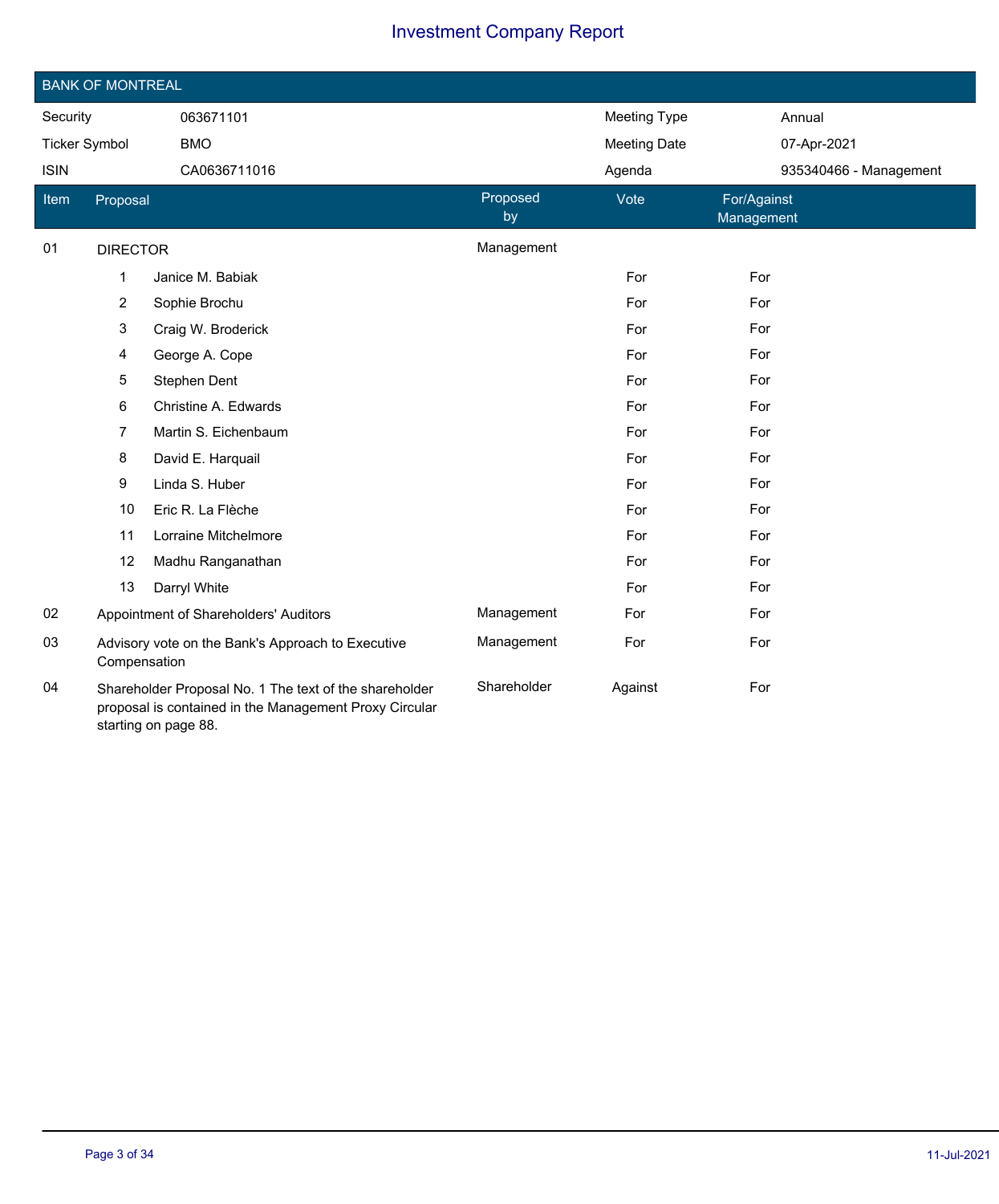|                      |          | <b>BAUSCH HEALTH COMPANIES, INC.</b>                                                                                                                                      |                |                     |                           |
|----------------------|----------|---------------------------------------------------------------------------------------------------------------------------------------------------------------------------|----------------|---------------------|---------------------------|
| Security             |          | 071734107                                                                                                                                                                 |                | Meeting Type        | Annual                    |
| <b>Ticker Symbol</b> |          | <b>BHC</b>                                                                                                                                                                |                | <b>Meeting Date</b> | 27-Apr-2021               |
| <b>ISIN</b>          |          | CA0717341071                                                                                                                                                              |                | Agenda              | 935352726 - Management    |
| Item                 | Proposal |                                                                                                                                                                           | Proposed<br>by | Vote                | For/Against<br>Management |
| 1A.                  |          | Election of Director: Richard U. De Schutter                                                                                                                              | Management     | For                 | For                       |
| 1B.                  |          | Election of Director: D. Robert Hale                                                                                                                                      | Management     | For                 | For                       |
| 1C.                  |          | Election of Director: Brett Icahn                                                                                                                                         | Management     | For                 | For                       |
| 1D.                  |          | Election of Director: Dr. Argeris (Jerry) N. Karabelas                                                                                                                    | Management     | For                 | For                       |
| 1E.                  |          | Election of Director: Sarah B. Kavanagh                                                                                                                                   | Management     | For                 | For                       |
| 1F.                  |          | Election of Director: Steven D. Miller                                                                                                                                    | Management     | For                 | For                       |
| 1G.                  |          | Election of Director: Joseph C. Papa                                                                                                                                      | Management     | For                 | For                       |
| 1H.                  |          | Election of Director: John A. Paulson                                                                                                                                     | Management     | For                 | For                       |
| 1I.                  |          | Election of Director: Robert N. Power                                                                                                                                     | Management     | For                 | For                       |
| 1J.                  |          | Election of Director: Russel C. Robertson                                                                                                                                 | Management     | For                 | For                       |
| 1K.                  |          | Election of Director: Thomas W. Ross, Sr.                                                                                                                                 | Management     | For                 | For                       |
| 1L.                  |          | Election of Director: Andrew C. von Eschenbach, M.D.                                                                                                                      | Management     | For                 | For                       |
| 1M.                  |          | Election of Director: Amy B. Wechsler, M.D.                                                                                                                               | Management     | For                 | For                       |
| 2.                   |          | The approval, in an advisory vote, of the compensation of<br>our Named Executive Officers.                                                                                | Management     | For                 | For                       |
| 3.                   |          | To appoint PricewaterhouseCoopers LLP as the auditor<br>for the Company to hold office until the close of the 2022<br>Annual Meeting of Shareholders and to authorize the | Management     | For                 | For                       |

remuneration.

Company's Board of Directors to fix the auditor's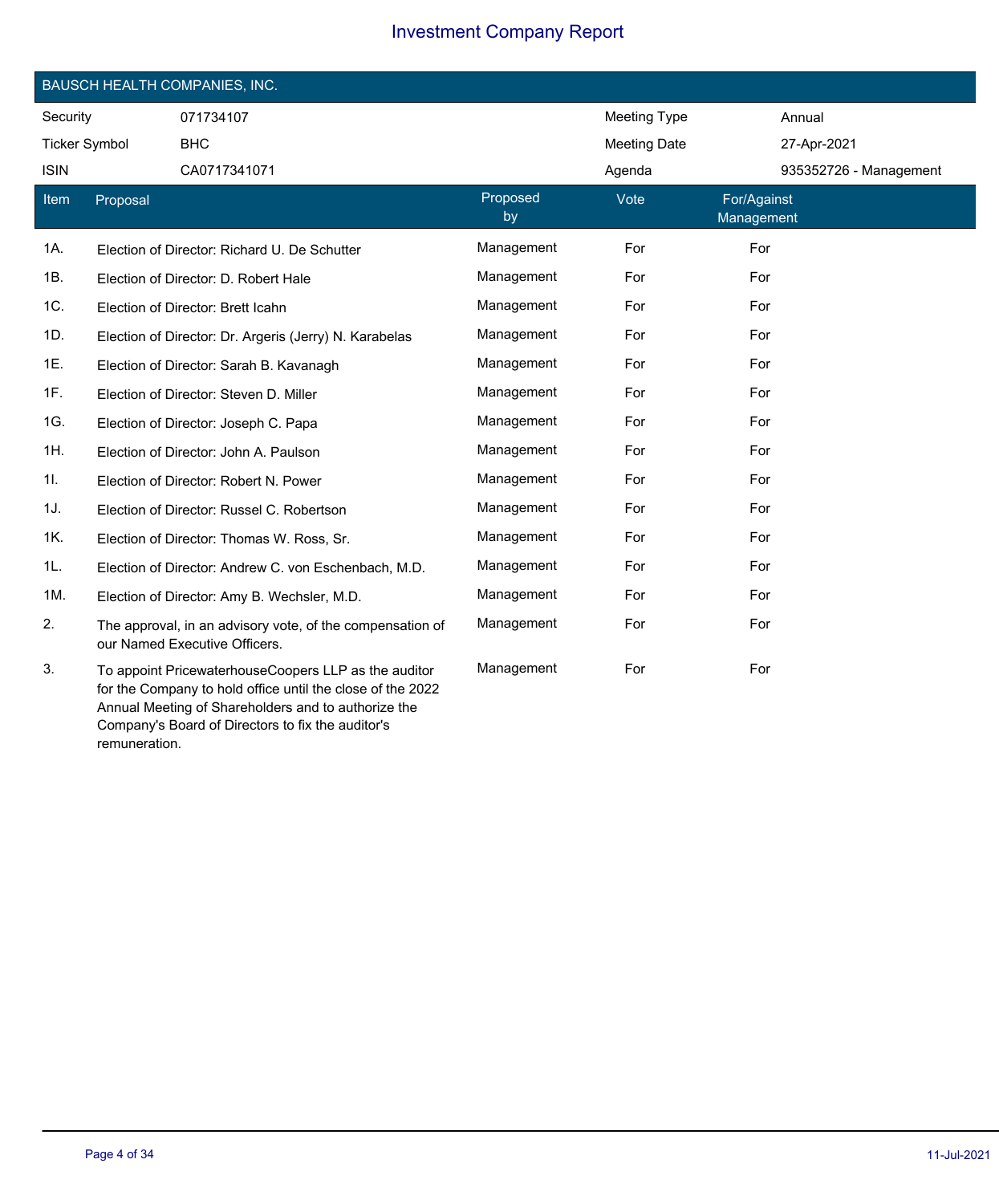|                      | <b>BOYD GROUP SERVICES INC.</b> |                                                                                                                                                                                                                                                                                                  |                |                     |                           |                            |
|----------------------|---------------------------------|--------------------------------------------------------------------------------------------------------------------------------------------------------------------------------------------------------------------------------------------------------------------------------------------------|----------------|---------------------|---------------------------|----------------------------|
| Security             |                                 | 103310108                                                                                                                                                                                                                                                                                        |                | <b>Meeting Type</b> |                           | Annual and Special Meeting |
| <b>Ticker Symbol</b> |                                 | <b>BYDGF</b>                                                                                                                                                                                                                                                                                     |                | <b>Meeting Date</b> |                           | 12-May-2021                |
| <b>ISIN</b>          |                                 | CA1033101082                                                                                                                                                                                                                                                                                     |                | Agenda              |                           | 935395839 - Management     |
| Item                 | Proposal                        |                                                                                                                                                                                                                                                                                                  | Proposed<br>by | Vote                | For/Against<br>Management |                            |
| 1A                   |                                 | Election of Director: David Brown                                                                                                                                                                                                                                                                | Management     | For                 | For                       |                            |
| 1B                   |                                 | Election of Director: Brock Bulbuck                                                                                                                                                                                                                                                              | Management     | For                 | For                       |                            |
| 1C                   |                                 | Election of Director: Robert Gross                                                                                                                                                                                                                                                               | Management     | For                 | For                       |                            |
| 1D                   |                                 | Election of Director: John Hartmann                                                                                                                                                                                                                                                              | Management     | For                 | For                       |                            |
| 1E                   |                                 | Election of Director: Violet Konkle                                                                                                                                                                                                                                                              | Management     | For                 | For                       |                            |
| 1F                   |                                 | Election of Director: Timothy O'Day                                                                                                                                                                                                                                                              | Management     | For                 | For                       |                            |
| 1G                   |                                 | Election of Director: William Onuwa                                                                                                                                                                                                                                                              | Management     | For                 | For                       |                            |
| 1H                   |                                 | Election of Director: Sally Savoia                                                                                                                                                                                                                                                               | Management     | For                 | For                       |                            |
| 11                   |                                 | Election of Director: Robert Espey                                                                                                                                                                                                                                                               | Management     | For                 | For                       |                            |
| 02                   | auditors' remuneration:         | As to the Resolution to appoint Deloitte LLP, Chartered<br>Accountants, the auditors of BGSI for the fiscal year<br>ending December 31, 2021 and thereafter until the close<br>of the Annual Meeting of shareholders of BGSI next<br>following and authorizing the Board of Directors to fix the | Management     | For                 | For                       |                            |
| 03                   |                                 | As to the Resolution to vote on an advisory resolution on<br>BGSI's approach to executive compensation:                                                                                                                                                                                          | Management     | For                 | For                       |                            |
| 04                   | $(9)$ :                         | As to the Resolution to fix the number of directors at nine                                                                                                                                                                                                                                      | Management     | For                 | For                       |                            |
| 05                   |                                 | As to the Resolution to approve the stock option plan for<br>BGSI, as described in the Information Circular.                                                                                                                                                                                     | Management     | For                 | For                       |                            |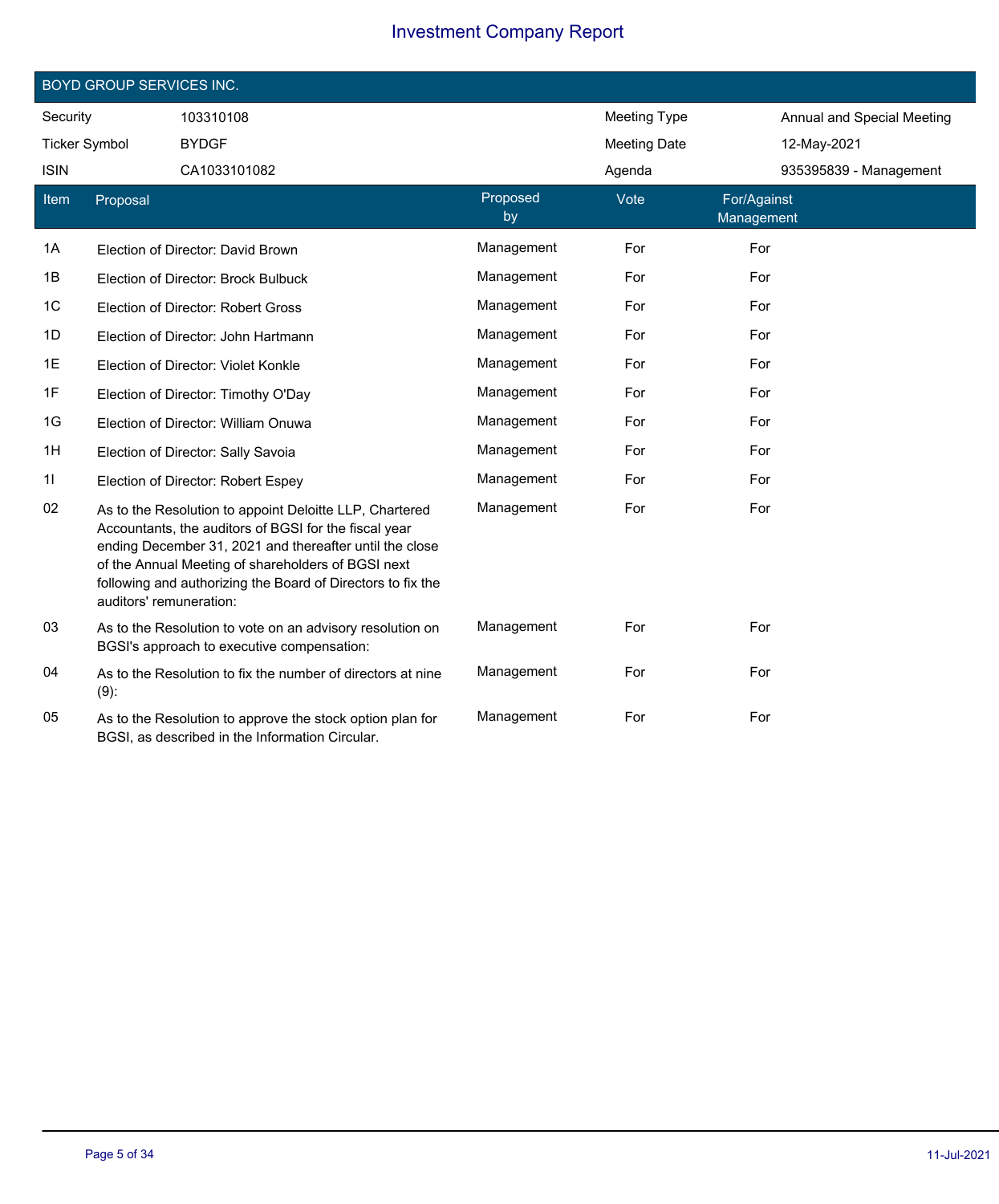|                      |                 | BROOKFIELD ASSET MANAGEMENT INC.                                                                                  |                |                     |                           |                        |
|----------------------|-----------------|-------------------------------------------------------------------------------------------------------------------|----------------|---------------------|---------------------------|------------------------|
| Security             |                 | 112585104                                                                                                         |                | <b>Meeting Type</b> |                           | Annual                 |
| <b>Ticker Symbol</b> |                 | <b>BAM</b>                                                                                                        |                | <b>Meeting Date</b> |                           | 11-Jun-2021            |
| <b>ISIN</b>          |                 | CA1125851040                                                                                                      |                | Agenda              |                           | 935433071 - Management |
| Item                 | Proposal        |                                                                                                                   | Proposed<br>by | Vote                | For/Against<br>Management |                        |
| 1                    | <b>DIRECTOR</b> |                                                                                                                   | Management     |                     |                           |                        |
|                      | 1               | M. Elyse Allan                                                                                                    |                | For                 | For                       |                        |
|                      | $\overline{2}$  | Angela F. Braly                                                                                                   |                | For                 | For                       |                        |
|                      | 3               | Janice Fukakusa                                                                                                   |                | For                 | For                       |                        |
|                      | $\overline{4}$  | Maureen Kempston Darkes                                                                                           |                | For                 | For                       |                        |
|                      | 5               | Frank J. McKenna                                                                                                  |                | For                 | For                       |                        |
|                      | 6               | Hutham S. Olayan                                                                                                  |                | For                 | For                       |                        |
|                      | 7               | Seek Ngee Huat                                                                                                    |                | For                 | For                       |                        |
|                      | 8               | Diana L. Taylor                                                                                                   |                | For                 | For                       |                        |
| $\overline{2}$       |                 | The appointment of Deloitte LLP as the external auditor<br>and authorizing the directors to set its remuneration. | Management     | For                 | For                       |                        |
| 3                    |                 | The Say on Pay Resolution set out in the Corporation's<br>Managament Information Circular dated April 20, 2021    | Management     | For                 | For                       |                        |

Management Information Circular dated April 30, 2021 (the "Circular").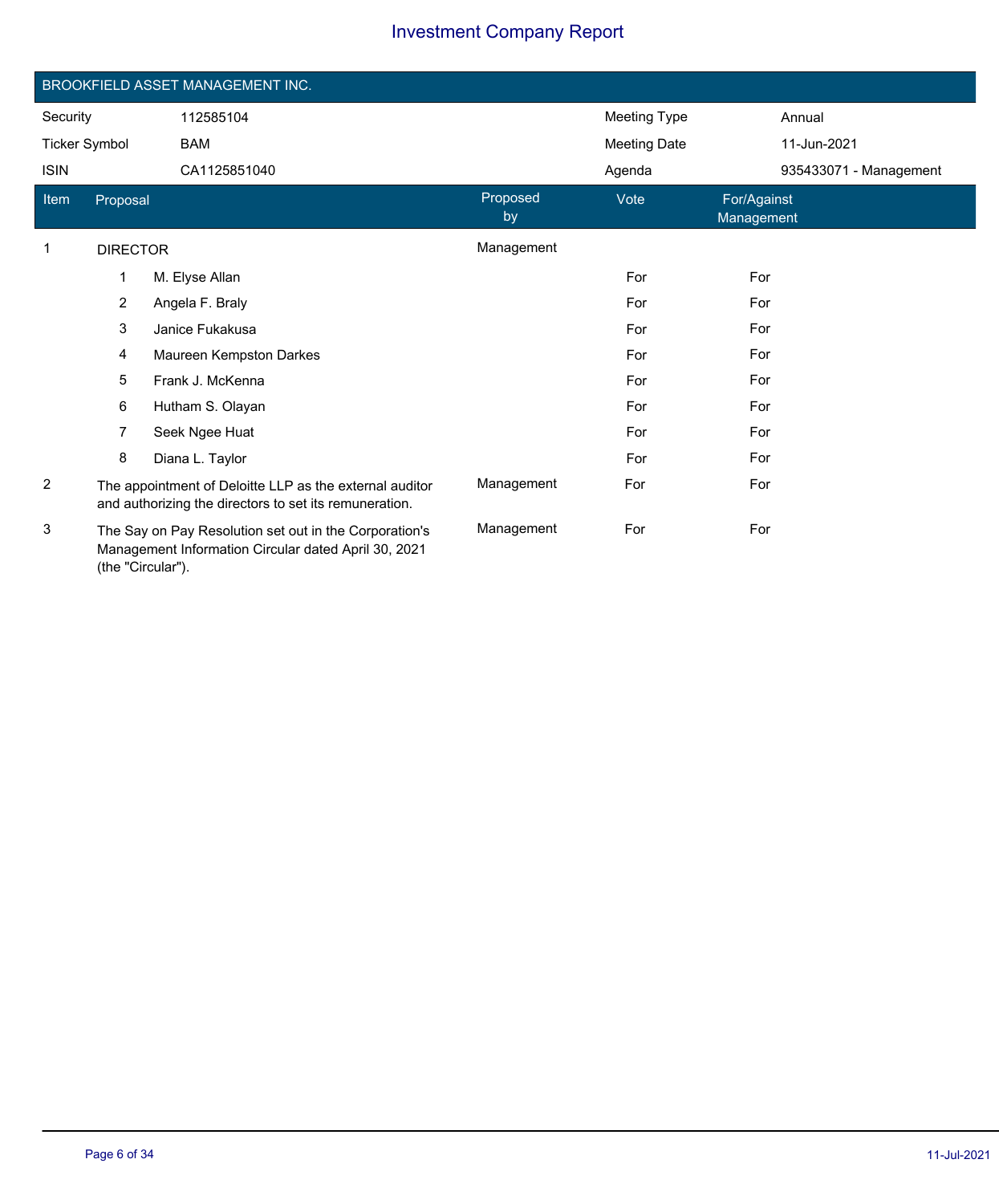|                             |                 | <b>CAMECO CORPORATION</b>                                                                                                                                                                                                                                                                                                                                                                                                                                                                                                 |                     |                     |                           |
|-----------------------------|-----------------|---------------------------------------------------------------------------------------------------------------------------------------------------------------------------------------------------------------------------------------------------------------------------------------------------------------------------------------------------------------------------------------------------------------------------------------------------------------------------------------------------------------------------|---------------------|---------------------|---------------------------|
| Security<br>13321L108       |                 |                                                                                                                                                                                                                                                                                                                                                                                                                                                                                                                           | <b>Meeting Type</b> | Annual              |                           |
| CCJ<br><b>Ticker Symbol</b> |                 |                                                                                                                                                                                                                                                                                                                                                                                                                                                                                                                           |                     | <b>Meeting Date</b> | 06-May-2021               |
| <b>ISIN</b>                 |                 | CA13321L1085                                                                                                                                                                                                                                                                                                                                                                                                                                                                                                              |                     | Agenda              | 935375786 - Management    |
| <b>Item</b>                 | Proposal        |                                                                                                                                                                                                                                                                                                                                                                                                                                                                                                                           | Proposed<br>by      | Vote                | For/Against<br>Management |
| Α                           | <b>DIRECTOR</b> |                                                                                                                                                                                                                                                                                                                                                                                                                                                                                                                           | Management          |                     |                           |
|                             | 1               | Leontine Atkins                                                                                                                                                                                                                                                                                                                                                                                                                                                                                                           |                     | For                 | For                       |
|                             | 2               | lan Bruce                                                                                                                                                                                                                                                                                                                                                                                                                                                                                                                 |                     | For                 | For                       |
|                             | 3               | Daniel Camus                                                                                                                                                                                                                                                                                                                                                                                                                                                                                                              |                     | For                 | For                       |
|                             | 4               | Donald Deranger                                                                                                                                                                                                                                                                                                                                                                                                                                                                                                           |                     | For                 | For                       |
|                             | 5               | Catherine Gignac                                                                                                                                                                                                                                                                                                                                                                                                                                                                                                          |                     | For                 | For                       |
|                             | 6               | <b>Tim Gitzel</b>                                                                                                                                                                                                                                                                                                                                                                                                                                                                                                         |                     | For                 | For                       |
|                             | 7               | Jim Gowans                                                                                                                                                                                                                                                                                                                                                                                                                                                                                                                |                     | For                 | For                       |
|                             | 8               | Kathryn Jackson                                                                                                                                                                                                                                                                                                                                                                                                                                                                                                           |                     | For                 | For                       |
|                             | 9               | Don Kayne                                                                                                                                                                                                                                                                                                                                                                                                                                                                                                                 |                     | For                 | For                       |
| В                           |                 | Appoint KPMG LLP as auditors.                                                                                                                                                                                                                                                                                                                                                                                                                                                                                             | Management          | For                 | For                       |
| С                           | shareholders.   | Have a say on our approach to executive compensation<br>(see page 8 of the management proxy circular) As this is<br>an advisory vote, the results will not be binding on the<br>board. Be it resolved that, on an advisory basis and not to<br>diminish the role and responsibilities of the board of<br>directors for executive compensation, the shareholders<br>accept the approach to executive compensation<br>disclosed in Cameco's management proxy circular<br>delivered in advance of the 2021 annual meeting of | Management          | For                 | For                       |
| D                           |                 | Declare your residency You declare that the shares<br>represented by this voting instruction form are held,<br>beneficially owned or controlled, either directly or<br>indirectly, by a resident of Canada as defined below. If<br>the shares are held in the names of two or more people,<br>you declare that all of these people are residents of<br>Canada. NOTE: "For" = Yes, "Abstain" = No, "Against"<br>will be treated as not marked                                                                              | Management          | For                 | Against                   |

I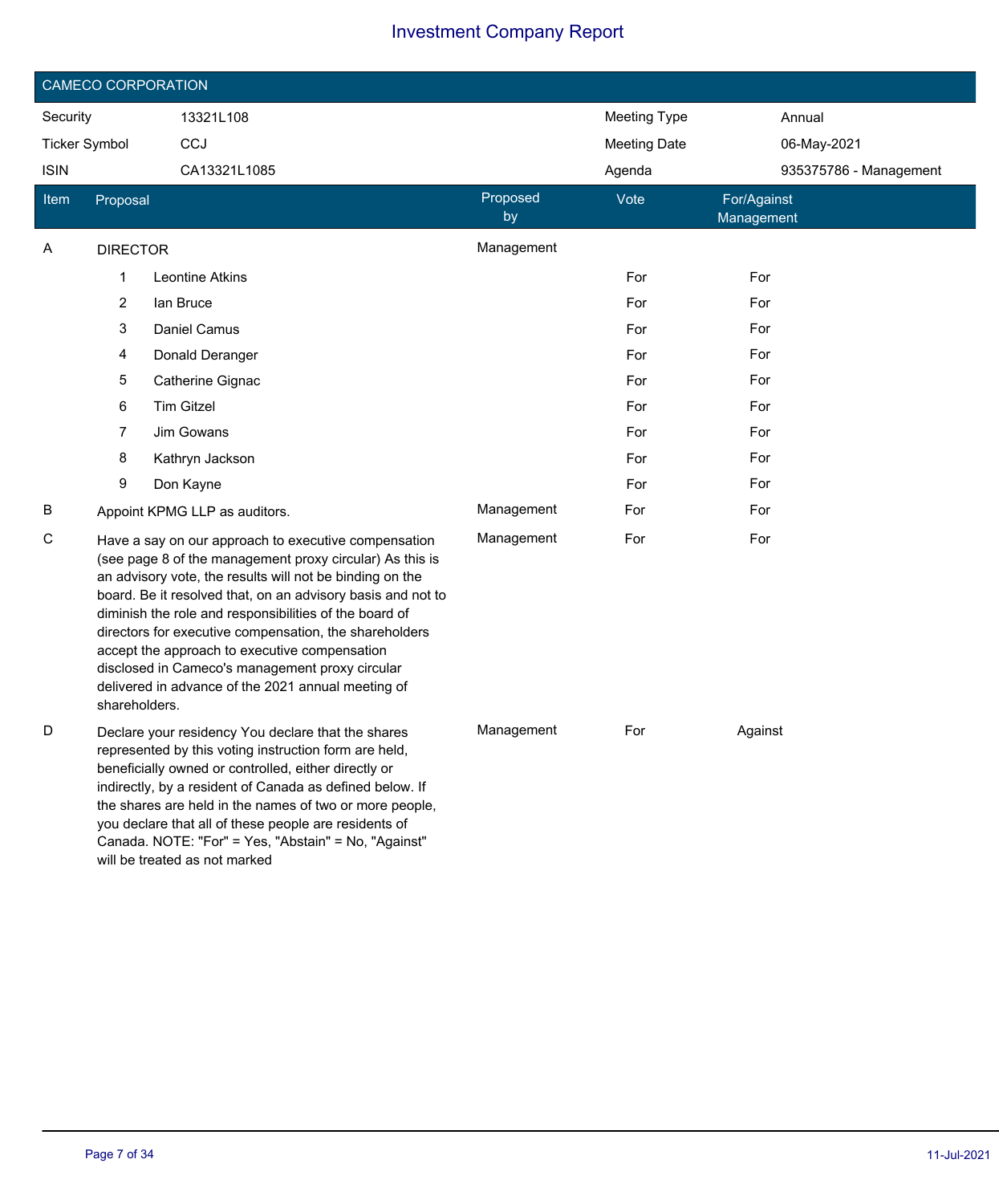|                      |                 | CANADIAN APARTMENT PROPERTIES REIT                                                                                                                          |                |                     |                           |
|----------------------|-----------------|-------------------------------------------------------------------------------------------------------------------------------------------------------------|----------------|---------------------|---------------------------|
| Security             |                 | 134921105                                                                                                                                                   |                | <b>Meeting Type</b> | Annual                    |
| <b>Ticker Symbol</b> |                 | <b>CDPYF</b>                                                                                                                                                |                |                     | 02-Jun-2021               |
| <b>ISIN</b>          |                 | CA1349211054                                                                                                                                                |                | Agenda              | 935429337 - Management    |
| Item                 | Proposal        |                                                                                                                                                             | Proposed<br>by | Vote                | For/Against<br>Management |
| $\mathbf{1}$         | <b>DIRECTOR</b> |                                                                                                                                                             | Management     |                     |                           |
|                      | $\mathbf 1$     | Lori-Ann Beausoleil                                                                                                                                         |                | For                 | For                       |
|                      | $\overline{2}$  | <b>Harold Burke</b>                                                                                                                                         |                | For                 | For                       |
|                      | 3               | Gina Cody                                                                                                                                                   |                | For                 | For                       |
|                      | 4               | Mark Kenney                                                                                                                                                 |                | For                 | For                       |
|                      | 5               | Poonam Puri                                                                                                                                                 |                | For                 | For                       |
|                      | 6               | Jamie Schwartz                                                                                                                                              |                | For                 | For                       |
|                      | 7               | <b>Michael Stein</b>                                                                                                                                        |                | For                 | For                       |
|                      | 8               | <b>Elaine Todres</b>                                                                                                                                        |                | For                 | For                       |
|                      | 9               | René Tremblay                                                                                                                                               |                | For                 | For                       |
| $\overline{c}$       |                 | Appointment of PricewaterhouseCoopers LLP as<br>Auditors of the Corporation for the ensuing year and<br>authorizing the Trustees to fix their remuneration. | Management     | For                 | For                       |
| 3                    | compensation.   | Non-binding advisory say-on-pay resolution as set forth in<br>the accompanying Management Information Circular<br>approving CAPREIT's approach to executive | Management     | For                 | For                       |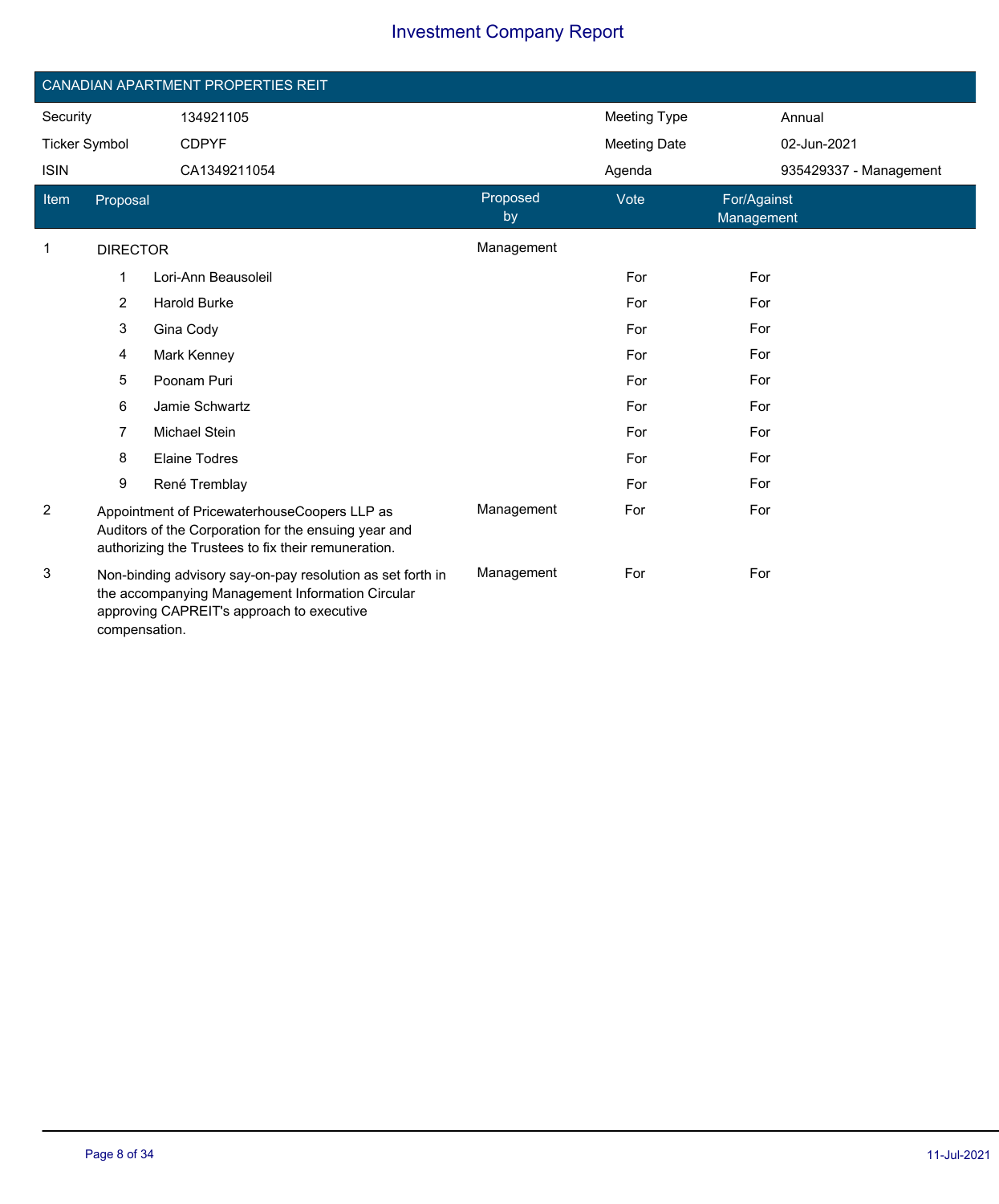|                      |                 | CANADIAN IMPERIAL BANK OF COMMERCE                |                |                     |                           |
|----------------------|-----------------|---------------------------------------------------|----------------|---------------------|---------------------------|
| Security             |                 | 136069101                                         |                | Meeting Type        | Annual                    |
| <b>Ticker Symbol</b> |                 | <b>CM</b>                                         |                | <b>Meeting Date</b> | 08-Apr-2021               |
| <b>ISIN</b>          | CA1360691010    |                                                   |                | Agenda              | 935340959 - Management    |
| ltem                 | Proposal        |                                                   | Proposed<br>by | Vote                | For/Against<br>Management |
| 1                    | <b>DIRECTOR</b> |                                                   | Management     |                     |                           |
|                      | $\mathbf{1}$    | Charles J.G. Brindamour                           |                | For                 | For                       |
|                      | $\overline{c}$  | Nanci E. Caldwell                                 |                | For                 | For                       |
|                      | 3               | Michelle L. Collins                               |                | For                 | For                       |
|                      | 4               | Patrick D. Daniel                                 |                | For                 | For                       |
|                      | 5               | Luc Desjardins                                    |                | For                 | For                       |
|                      | 6               | Victor G. Dodig                                   |                | For                 | For                       |
|                      | $\overline{7}$  | Kevin J. Kelly                                    |                | For                 | For                       |
|                      | 8               | Christine E. Larsen                               |                | For                 | For                       |
|                      | 9               | Nicholas D. Le Pan                                |                | For                 | For                       |
|                      | 10              | Mary Lou Maher                                    |                | For                 | For                       |
|                      | 11              | Jane L. Peverett                                  |                | For                 | For                       |
|                      | 12              | Katharine B. Stevenson                            |                | For                 | For                       |
|                      | 13              | Martine Turcotte                                  |                | For                 | For                       |
|                      | 14              | Barry L. Zubrow                                   |                | For                 | For                       |
| $\overline{c}$       |                 | Appointment of Ernst & Young LLP as auditors      | Management     | For                 | For                       |
| 3                    | approach        | Advisory resolution on our executive compensation | Management     | For                 | For                       |
| 4                    |                 | Shareholder Proposal 1                            | Shareholder    | Against             | For                       |

Ī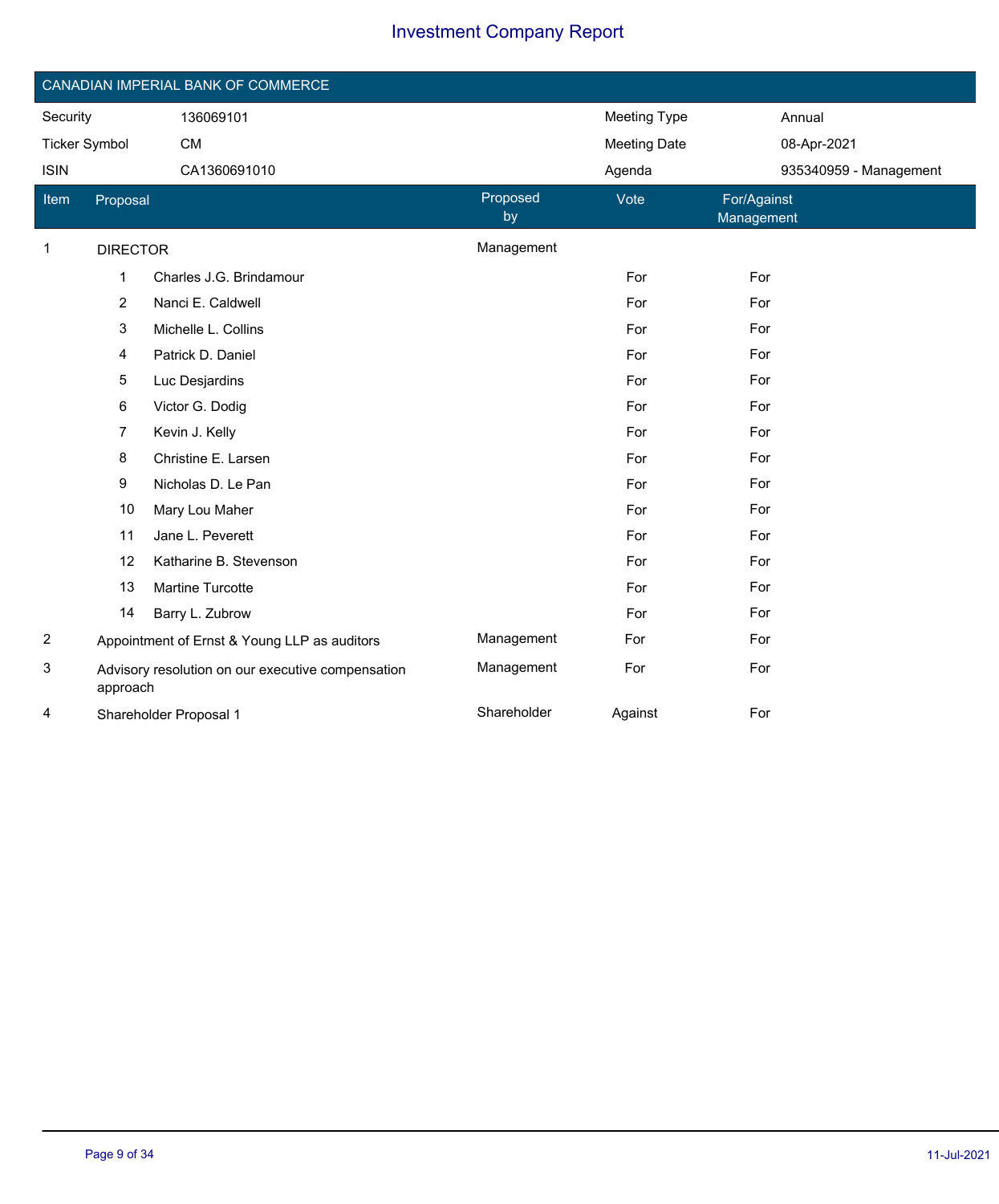|                      | CANADIAN NATIONAL RAILWAY COMPANY                                                                                                                                                                                                                                             |                                                                                                                                                                                   |                |                     |                           |                        |
|----------------------|-------------------------------------------------------------------------------------------------------------------------------------------------------------------------------------------------------------------------------------------------------------------------------|-----------------------------------------------------------------------------------------------------------------------------------------------------------------------------------|----------------|---------------------|---------------------------|------------------------|
| Security             | 136375102                                                                                                                                                                                                                                                                     |                                                                                                                                                                                   |                | <b>Meeting Type</b> |                           | Annual                 |
| <b>Ticker Symbol</b> | <b>CNI</b>                                                                                                                                                                                                                                                                    |                                                                                                                                                                                   |                | <b>Meeting Date</b> |                           | 27-Apr-2021            |
| <b>ISIN</b>          | CA1363751027                                                                                                                                                                                                                                                                  |                                                                                                                                                                                   |                | Agenda              |                           | 935363527 - Management |
| Item                 | Proposal                                                                                                                                                                                                                                                                      |                                                                                                                                                                                   | Proposed<br>by | Vote                | For/Against<br>Management |                        |
| 1A                   | Election of Director: Shauneen Bruder                                                                                                                                                                                                                                         |                                                                                                                                                                                   | Management     | For                 | For                       |                        |
| 1B                   | Election of Director: Julie Godin                                                                                                                                                                                                                                             |                                                                                                                                                                                   | Management     | For                 | For                       |                        |
| 1C                   | Election of Director: Denise Gray                                                                                                                                                                                                                                             |                                                                                                                                                                                   | Management     | For                 | For                       |                        |
| 1D                   | Election of Director: Justin M. Howell                                                                                                                                                                                                                                        |                                                                                                                                                                                   | Management     | For                 | For                       |                        |
| 1E                   | Election of Director: The Hon. Kevin G. Lynch                                                                                                                                                                                                                                 |                                                                                                                                                                                   | Management     | For                 | For                       |                        |
| 1F                   | Election of Director: Margaret A. McKenzie                                                                                                                                                                                                                                    |                                                                                                                                                                                   | Management     | For                 | For                       |                        |
| 1G                   | Election of Director: James E. O'Connor                                                                                                                                                                                                                                       |                                                                                                                                                                                   | Management     | For                 | For                       |                        |
| 1H                   | Election of Director: Robert Pace                                                                                                                                                                                                                                             |                                                                                                                                                                                   | Management     | For                 | For                       |                        |
| 11                   | Election of Director: Robert L. Phillips                                                                                                                                                                                                                                      |                                                                                                                                                                                   | Management     | For                 | For                       |                        |
| 1J                   | Election of Director: Jean-Jacques Ruest                                                                                                                                                                                                                                      |                                                                                                                                                                                   | Management     | For                 | For                       |                        |
| 1K                   | Election of Director: Laura Stein                                                                                                                                                                                                                                             |                                                                                                                                                                                   | Management     | For                 | For                       |                        |
| 02                   | Appointment of KPMG LLP as Auditors.                                                                                                                                                                                                                                          |                                                                                                                                                                                   | Management     | For                 | For                       |                        |
| 03                   | out on P.9 of the management information circular.                                                                                                                                                                                                                            | Non-Binding Advisory Resolution to accept the approach<br>to executive compensation disclosed in the management<br>information circular, the full text of which resolution is set | Management     | For                 | For                       |                        |
| 04                   | Non-Binding Advisory Resolution to accept the<br>Company's Climate Action Plan as disclosed in the<br>management information circular, the full text of which<br>resolution is set out on P. 9 of the management<br>information circular.                                     |                                                                                                                                                                                   | Management     | For                 | For                       |                        |
| 05                   | changes. The full text of the proposal and supporting<br>statement, together with the Board of Directors'<br>recommendation, is set out on Schedule D of the<br>accompanying Management Information Circular.                                                                 | Shareholder Proposal #1: Safety-centred bonus system                                                                                                                              | Shareholder    | Against             | For                       |                        |
| 06                   | Shareholder Proposal #2 : The role of the CN Police<br>Service in the investigation of railway fatalities and<br>serious injuries. The full text of the proposal and<br>supporting statement, together with the Board of<br>the accompanying Management Information Circular. | Directors' recommendation, is set out on Schedule D of                                                                                                                            | Shareholder    | Against             | For                       |                        |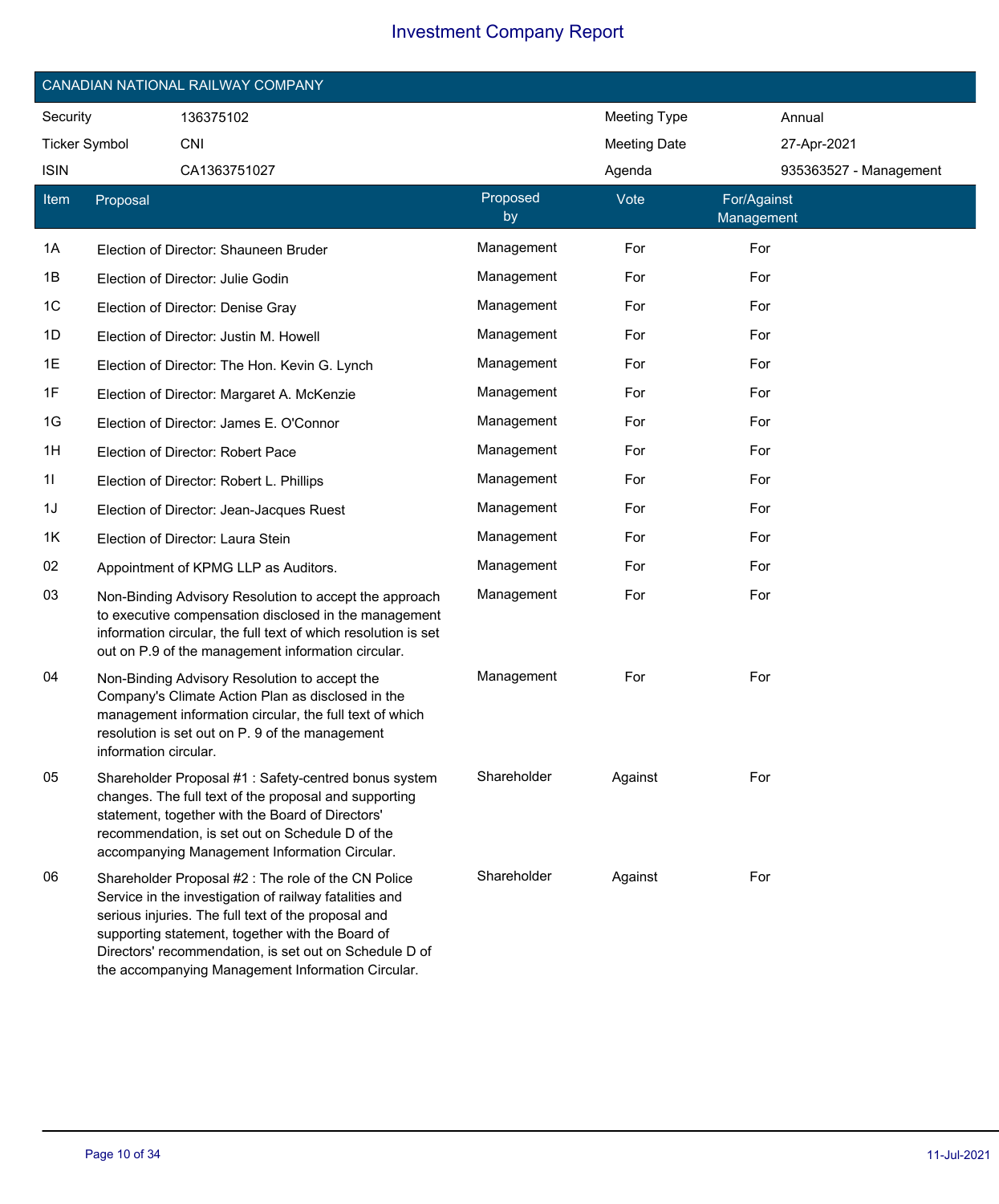|                      |                 | CANADIAN PACIFIC RAILWAY LIMITED                                                                                              |                |                     |                            |
|----------------------|-----------------|-------------------------------------------------------------------------------------------------------------------------------|----------------|---------------------|----------------------------|
| Security             |                 | 13645T100                                                                                                                     |                | <b>Meeting Type</b> | Annual and Special Meeting |
| <b>Ticker Symbol</b> |                 | CP                                                                                                                            |                | <b>Meeting Date</b> | 21-Apr-2021                |
| <b>ISIN</b>          |                 | CA13645T1003                                                                                                                  |                | Agenda              | 935354263 - Management     |
| Item                 | Proposal        |                                                                                                                               | Proposed<br>by | Vote                | For/Against<br>Management  |
| 01                   | <b>DIRECTOR</b> |                                                                                                                               | Management     |                     |                            |
|                      | 1               | The Hon. John Baird                                                                                                           |                | For                 | For                        |
|                      | 2               | <b>Isabelle Courville</b>                                                                                                     |                | For                 | For                        |
|                      | 3               | Keith E. Creel                                                                                                                |                | For                 | For                        |
|                      | 4               | Gillian H. Denham                                                                                                             |                | For                 | For                        |
|                      | 5               | Edward R. Hamberger                                                                                                           |                | For                 | For                        |
|                      | 6               | Rebecca MacDonald                                                                                                             |                | For                 | For                        |
|                      | 7               | Edward L. Monser                                                                                                              |                | For                 | For                        |
|                      | 8               | Matthew H. Paull                                                                                                              |                | For                 | For                        |
|                      | 9               | Jane L. Peverett                                                                                                              |                | For                 | For                        |
|                      | 10              | Andrea Robertson                                                                                                              |                | For                 | For                        |
|                      | 11              | Gordon T. Trafton                                                                                                             |                | For                 | For                        |
| 02                   |                 | Appointment of Auditor as named in the Proxy Circular.                                                                        | Management     | For                 | For                        |
| 03                   |                 | Advisory vote to approve Compensation of the<br>Corporation's Named Executive Officers as described in<br>the Proxy Circular. | Management     | For                 | For                        |
| 04                   |                 | Vote on a special resolution to approve the Share Split as<br>described in the Proxy Circular.                                | Management     | For                 | For                        |
| 05                   |                 | Vote to approve the Shareholder Proposal as described<br>in the Proxy Circular.                                               | Shareholder    | For                 | For                        |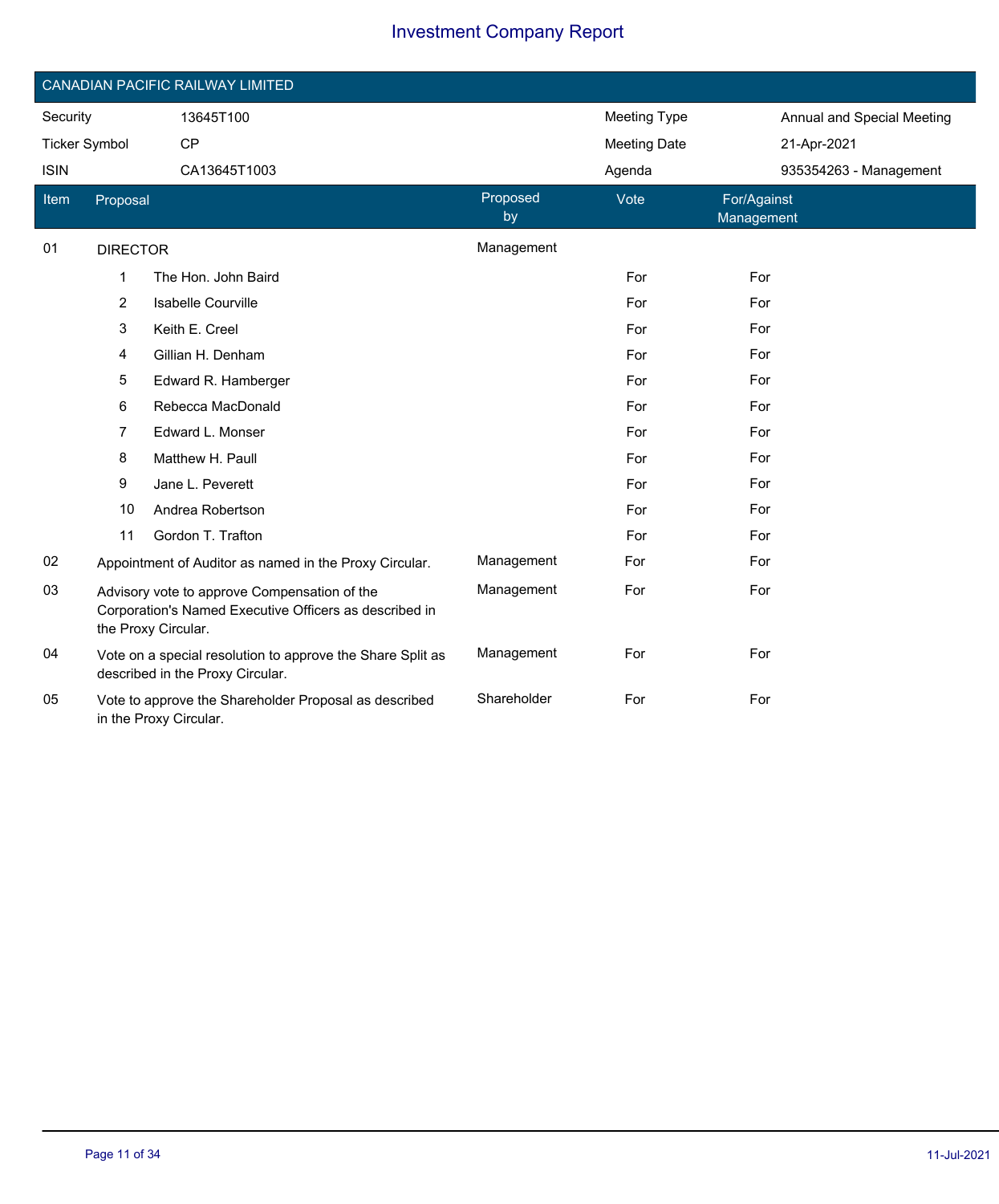| CGI INC.             |          |                                                                                                                                                                             |                |                     |                           |  |
|----------------------|----------|-----------------------------------------------------------------------------------------------------------------------------------------------------------------------------|----------------|---------------------|---------------------------|--|
| Security             |          | 12532H104                                                                                                                                                                   |                | <b>Meeting Type</b> | Annual                    |  |
| <b>Ticker Symbol</b> |          | <b>GIB</b>                                                                                                                                                                  |                | <b>Meeting Date</b> | 27-Jan-2021               |  |
| ISIN                 |          | CA12532H1047                                                                                                                                                                |                | Agenda              | 935316869 - Management    |  |
| Item                 | Proposal |                                                                                                                                                                             | Proposed<br>by | Vote                | For/Against<br>Management |  |
| 1A                   |          | Election of Director: Alain Bouchard                                                                                                                                        | Management     | For                 | For                       |  |
| 1B                   |          | Election of Director: George A. Cope                                                                                                                                        | Management     | For                 | For                       |  |
| 1C                   |          | Election of Director: Paule Doré                                                                                                                                            | Management     | For                 | For                       |  |
| 1D                   |          | Election of Director: Julie Godin                                                                                                                                           | Management     | For                 | For                       |  |
| 1E                   |          | Election of Director: Serge Godin                                                                                                                                           | Management     | For                 | For                       |  |
| 1F                   |          | Election of Director: Timothy J. Hearn                                                                                                                                      | Management     | For                 | For                       |  |
| 1G                   |          | Election of Director: André Imbeau                                                                                                                                          | Management     | For                 | For                       |  |
| 1H                   |          | Election of Director: Gilles Labbé                                                                                                                                          | Management     | For                 | For                       |  |
| 11                   |          | Election of Director: Michael B. Pedersen                                                                                                                                   | Management     | For                 | For                       |  |
| 1J                   |          | Election of Director: Stephen S. Poloz                                                                                                                                      | Management     | For                 | For                       |  |
| 1K                   |          | Election of Director: Mary Powell                                                                                                                                           | Management     | For                 | For                       |  |
| 1L                   |          | Election of Director: Alison C. Reed                                                                                                                                        | Management     | For                 | For                       |  |
| 1M                   |          | Election of Director: Michael E. Roach                                                                                                                                      | Management     | For                 | For                       |  |
| 1N                   |          | Election of Director: George D. Schindler                                                                                                                                   | Management     | For                 | For                       |  |
| 10                   |          | Election of Director: Kathy N. Waller                                                                                                                                       | Management     | For                 | For                       |  |
| 1P                   |          | Election of Director: Joakim Westh                                                                                                                                          | Management     | For                 | For                       |  |
| 02                   |          | Appointment of Auditor: Appointment of<br>PricewaterhouseCoopers LLP as auditor and<br>authorization to the Audit and Risk Management<br>Committee to fix its compensation. | Management     | For                 | For                       |  |
| 03                   | Inc.     | Amendment to By-Law 1986-5: To ratify, confirm and<br>approve the Amended & Restated By-Law 1986-5 of CGI                                                                   | Management     | For                 | For                       |  |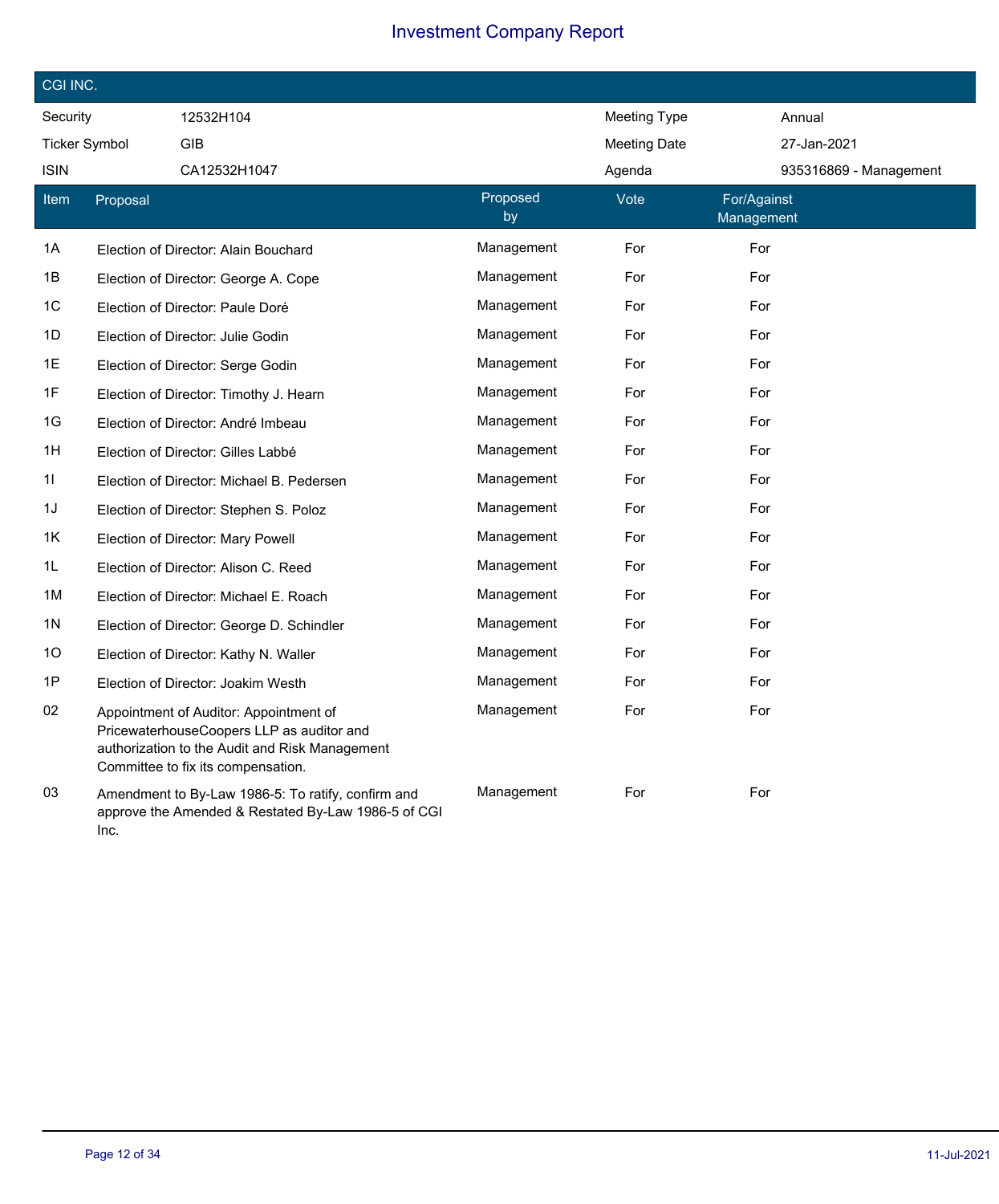|                      |                                                                                                                                                                                                                                                                            | ELEMENT FLEET MANAGEMENT CORP.                                                                                                                                        |                |                     |                           |  |  |  |  |
|----------------------|----------------------------------------------------------------------------------------------------------------------------------------------------------------------------------------------------------------------------------------------------------------------------|-----------------------------------------------------------------------------------------------------------------------------------------------------------------------|----------------|---------------------|---------------------------|--|--|--|--|
|                      |                                                                                                                                                                                                                                                                            |                                                                                                                                                                       |                |                     |                           |  |  |  |  |
| Security             |                                                                                                                                                                                                                                                                            | 286181201                                                                                                                                                             |                | <b>Meeting Type</b> | Annual                    |  |  |  |  |
| <b>Ticker Symbol</b> |                                                                                                                                                                                                                                                                            | <b>ELEEF</b>                                                                                                                                                          |                | <b>Meeting Date</b> | 12-May-2021               |  |  |  |  |
| <b>ISIN</b>          |                                                                                                                                                                                                                                                                            | CA2861812014                                                                                                                                                          |                | Agenda              | 935385559 - Management    |  |  |  |  |
| Item                 | Proposal                                                                                                                                                                                                                                                                   |                                                                                                                                                                       | Proposed<br>by | Vote                | For/Against<br>Management |  |  |  |  |
| $\mathbf 1$          | <b>DIRECTOR</b>                                                                                                                                                                                                                                                            |                                                                                                                                                                       | Management     |                     |                           |  |  |  |  |
|                      | 1                                                                                                                                                                                                                                                                          | David F. Denison                                                                                                                                                      |                | For                 | For                       |  |  |  |  |
|                      | 2                                                                                                                                                                                                                                                                          | Virginia Addicott                                                                                                                                                     |                | For                 | For                       |  |  |  |  |
|                      | 3                                                                                                                                                                                                                                                                          | Jay Forbes                                                                                                                                                            |                | For                 | For                       |  |  |  |  |
|                      | 4                                                                                                                                                                                                                                                                          | G. Keith Graham                                                                                                                                                       |                | For                 | For                       |  |  |  |  |
|                      | 5                                                                                                                                                                                                                                                                          | Joan Lamm-Tennant                                                                                                                                                     |                | For                 | For                       |  |  |  |  |
|                      | 6                                                                                                                                                                                                                                                                          | Rubin J. McDougal                                                                                                                                                     |                | For                 | For                       |  |  |  |  |
|                      | 7                                                                                                                                                                                                                                                                          | <b>Andrew Clarke</b>                                                                                                                                                  |                | For                 | For                       |  |  |  |  |
|                      | 8                                                                                                                                                                                                                                                                          | Alexander D. Greene                                                                                                                                                   |                | For                 | For                       |  |  |  |  |
|                      | 9                                                                                                                                                                                                                                                                          | Andrea Rosen                                                                                                                                                          |                | For                 | For                       |  |  |  |  |
|                      | 10                                                                                                                                                                                                                                                                         | Arielle Meloul-Wechsler                                                                                                                                               |                | For                 | For                       |  |  |  |  |
| 2                    |                                                                                                                                                                                                                                                                            | The re-appointment of Ernst & Young LLP, as auditors of<br>the Corporation, for the ensuing year and authorizing the<br>board of directors to fix their remuneration. | Management     | For                 | For                       |  |  |  |  |
| 3                    | To consider and, if thought advisable, to approve, a non-<br>binding advisory resolution on the Corporation's approach<br>to executive compensation as set out in the Corporation's<br>management information circular delivered in advance of<br>its 2020 Annual Meeting. |                                                                                                                                                                       | Management     | For                 | For                       |  |  |  |  |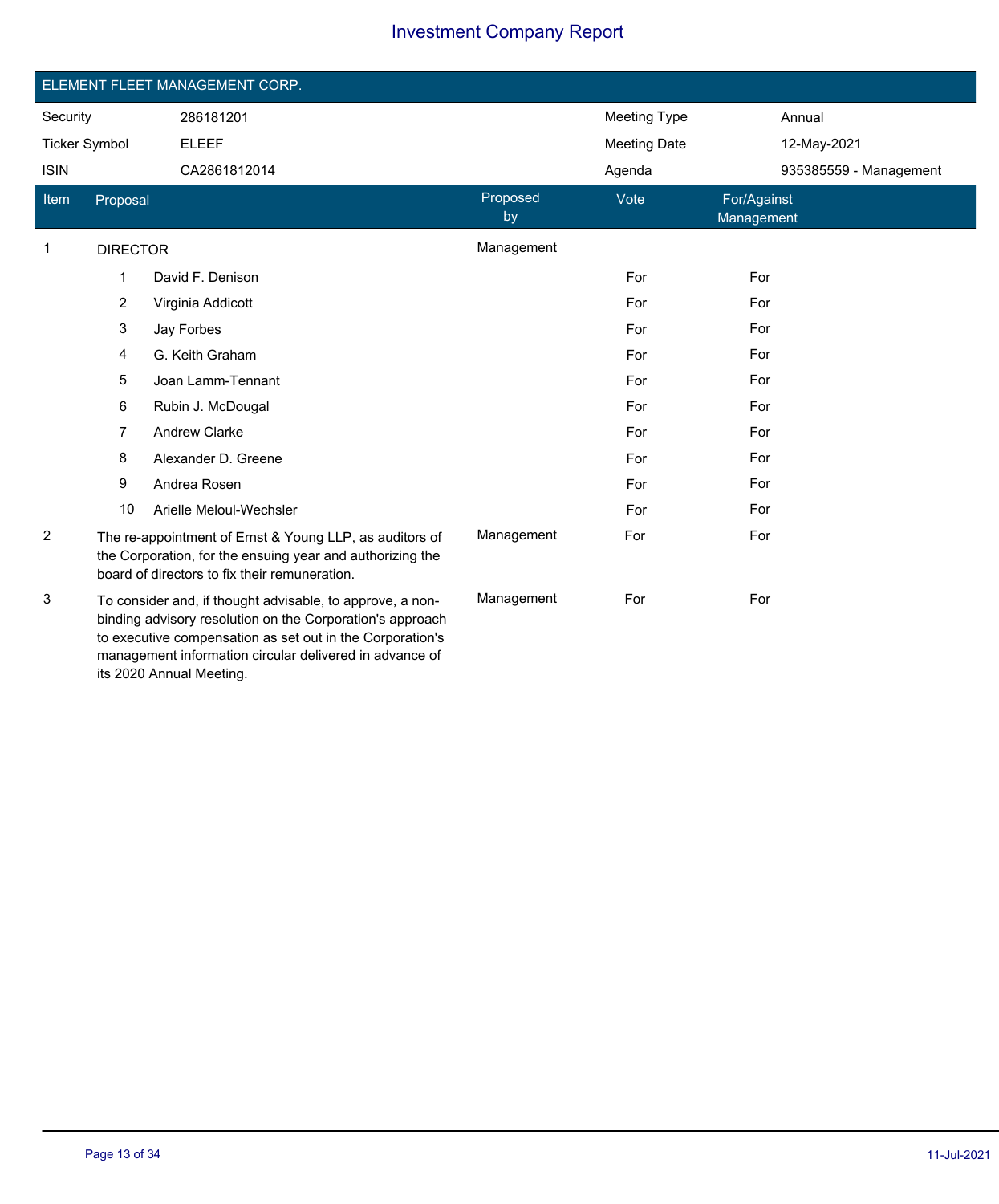|                       | FINNING INTERNATIONAL INC.                                                                                                                                                                                    |                                                                                                                                               |                     |                            |                           |  |  |  |
|-----------------------|---------------------------------------------------------------------------------------------------------------------------------------------------------------------------------------------------------------|-----------------------------------------------------------------------------------------------------------------------------------------------|---------------------|----------------------------|---------------------------|--|--|--|
| Security<br>318071404 |                                                                                                                                                                                                               |                                                                                                                                               | <b>Meeting Type</b> | Annual and Special Meeting |                           |  |  |  |
| <b>Ticker Symbol</b>  |                                                                                                                                                                                                               | <b>FINGF</b>                                                                                                                                  |                     | <b>Meeting Date</b>        | 11-May-2021               |  |  |  |
| <b>ISIN</b>           |                                                                                                                                                                                                               | CA3180714048                                                                                                                                  |                     | Agenda                     | 935371788 - Management    |  |  |  |
| <b>Item</b>           | Proposal                                                                                                                                                                                                      |                                                                                                                                               | Proposed<br>by      | Vote                       | For/Against<br>Management |  |  |  |
| 1                     | <b>DIRECTOR</b>                                                                                                                                                                                               |                                                                                                                                               | Management          |                            |                           |  |  |  |
|                       | 1                                                                                                                                                                                                             | Vicki L. Avril-Groves                                                                                                                         |                     | For                        | For                       |  |  |  |
|                       | 2                                                                                                                                                                                                             | James E.C. Carter                                                                                                                             |                     | For                        | For                       |  |  |  |
|                       | 3                                                                                                                                                                                                             | Jacynthe Côté                                                                                                                                 |                     | For                        | For                       |  |  |  |
|                       | 4                                                                                                                                                                                                             | Nicholas Hartery                                                                                                                              |                     | For                        | For                       |  |  |  |
|                       | 5                                                                                                                                                                                                             | Mary Lou Kelley                                                                                                                               |                     | For                        | For                       |  |  |  |
|                       | 6                                                                                                                                                                                                             | Andrés Kuhlmann                                                                                                                               |                     | For                        | For                       |  |  |  |
|                       | 7                                                                                                                                                                                                             | Harold N. Kvisle                                                                                                                              |                     | For                        | For                       |  |  |  |
|                       | 8                                                                                                                                                                                                             | Stuart L. Levenick                                                                                                                            |                     | For                        | For                       |  |  |  |
|                       | 9                                                                                                                                                                                                             | Kathleen M. O'Neill                                                                                                                           |                     | For                        | For                       |  |  |  |
|                       | 10                                                                                                                                                                                                            | Christopher W.Patterson                                                                                                                       |                     | For                        | For                       |  |  |  |
|                       | 11                                                                                                                                                                                                            | Edward R. Seraphim                                                                                                                            |                     | For                        | For                       |  |  |  |
|                       | 12                                                                                                                                                                                                            | L. Scott Thomson                                                                                                                              |                     | For                        | For                       |  |  |  |
| $\overline{c}$        |                                                                                                                                                                                                               | Appointment of Deloitte LLP as Auditor of the Corporation<br>for the ensuing year and authorizing the Directors to fix<br>their remuneration. | Management          | For                        | For                       |  |  |  |
| 3                     | To consider and approve, on an advisory basis, an<br>ordinary resolution to accept the Corporation's approach<br>to executive compensation, as described in the<br>management proxy circular for the meeting. |                                                                                                                                               | Management          | For                        | For                       |  |  |  |
| 4                     | An ordinary resolution to ratify, confirm and approve the<br>Corporation's amended and restated By-Law No.1, as<br>described in the management proxy circular for the<br>meeting.                             |                                                                                                                                               | Management          | For                        | For                       |  |  |  |
| 5                     | An ordinary resolution to ratify, confirm and approve the<br>Corporation's amended and restated Advance Notice By-<br>Law, as described in the management proxy circular for<br>the meeting.                  |                                                                                                                                               | Management          | For                        | For                       |  |  |  |

I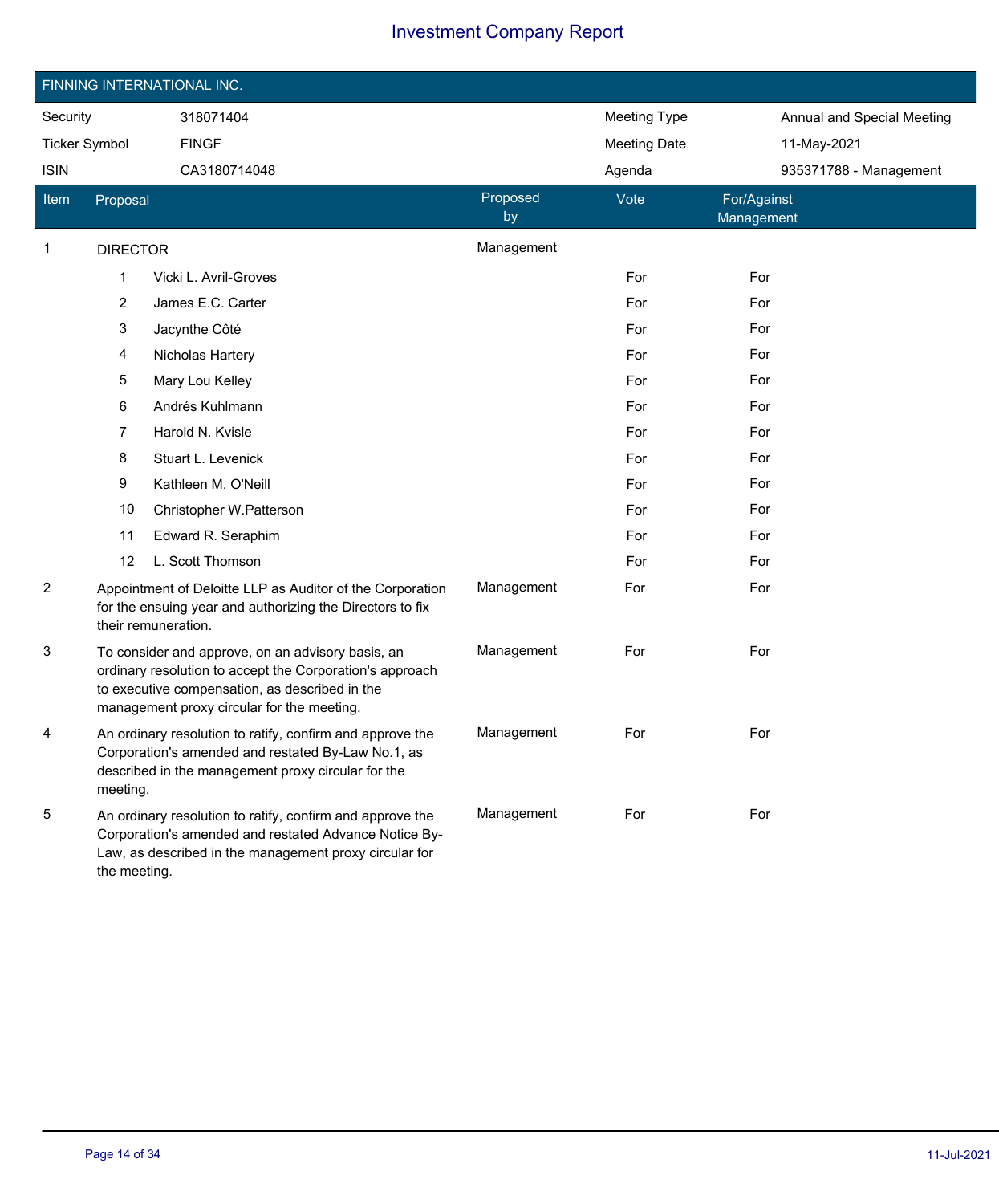|                      | FORTIS INC.     |                                                                                                                                                          |                |                     |                           |  |  |  |
|----------------------|-----------------|----------------------------------------------------------------------------------------------------------------------------------------------------------|----------------|---------------------|---------------------------|--|--|--|
| Security             |                 | 349553107                                                                                                                                                |                | <b>Meeting Type</b> | Annual                    |  |  |  |
| <b>Ticker Symbol</b> |                 | <b>FTS</b>                                                                                                                                               |                | <b>Meeting Date</b> | 06-May-2021               |  |  |  |
| <b>ISIN</b>          |                 | CA3495531079                                                                                                                                             |                | Agenda              | 935385903 - Management    |  |  |  |
| <b>Item</b>          | Proposal        |                                                                                                                                                          | Proposed<br>by | Vote                | For/Against<br>Management |  |  |  |
| $\mathbf{1}$         | <b>DIRECTOR</b> |                                                                                                                                                          | Management     |                     |                           |  |  |  |
|                      | 1               | Tracey C. Ball                                                                                                                                           |                | For                 | For                       |  |  |  |
|                      | 2               | Pierre J. Blouin                                                                                                                                         |                | For                 | For                       |  |  |  |
|                      | 3               | Paul J. Bonavia                                                                                                                                          |                | For                 | For                       |  |  |  |
|                      | 4               | Lawrence T. Borgard                                                                                                                                      |                | For                 | For                       |  |  |  |
|                      | 5               | Maura J. Clark                                                                                                                                           |                | For                 | For                       |  |  |  |
|                      | 6               | Margarita K. Dilley                                                                                                                                      |                | For                 | For                       |  |  |  |
|                      | 7               | Julie A. Dobson                                                                                                                                          |                | For                 | For                       |  |  |  |
|                      | 8               | Lisa L. Durocher                                                                                                                                         |                | For                 | For                       |  |  |  |
|                      | 9               | Douglas J. Haughey                                                                                                                                       |                | For                 | For                       |  |  |  |
|                      | 10              | David G. Hutchens                                                                                                                                        |                | For                 | For                       |  |  |  |
|                      | 11              | Gianna M. Manes                                                                                                                                          |                | For                 | For                       |  |  |  |
|                      | 12              | Jo Mark Zurel                                                                                                                                            |                | For                 | For                       |  |  |  |
| 2                    |                 | Appointment of auditors and authorization of directors to<br>fix the auditors' remuneration as described in the<br>Management Information Circular.      | Management     | For                 | For                       |  |  |  |
| 3                    |                 | Approval of the Advisory and Non-Binding Resolution on<br>the Approach to Executive Compensation as described in<br>the Management Information Circular. | Management     | For                 | For                       |  |  |  |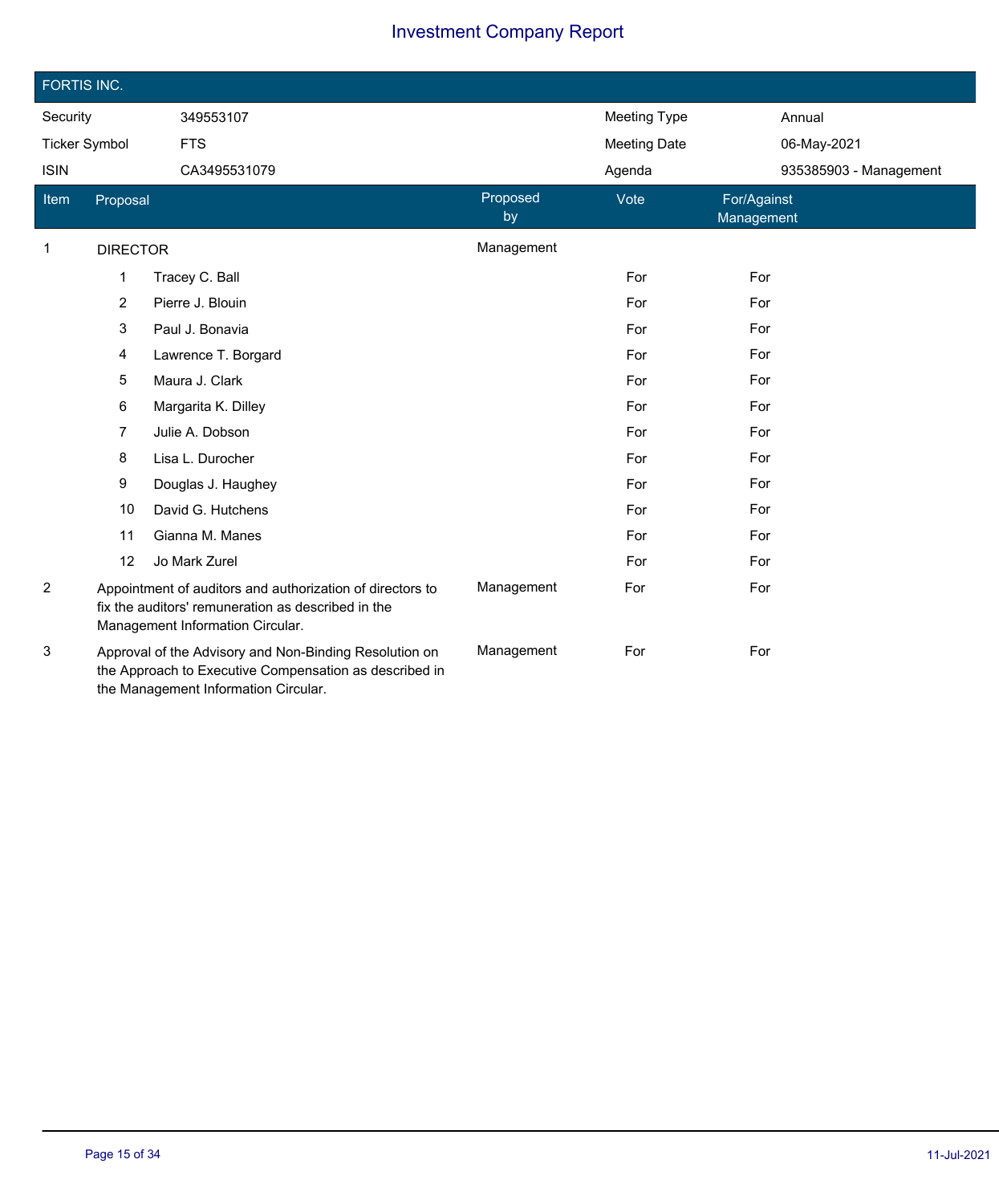|                      | <b>GILDAN ACTIVEWEAR INC.</b> |                                                                                                                                                   |                |                     |                           |  |  |  |  |
|----------------------|-------------------------------|---------------------------------------------------------------------------------------------------------------------------------------------------|----------------|---------------------|---------------------------|--|--|--|--|
| Security             |                               | 375916103                                                                                                                                         |                | <b>Meeting Type</b> | Annual                    |  |  |  |  |
| <b>Ticker Symbol</b> |                               | GIL                                                                                                                                               |                | <b>Meeting Date</b> | 06-May-2021               |  |  |  |  |
| <b>ISIN</b>          |                               | CA3759161035                                                                                                                                      |                | Agenda              | 935388086 - Management    |  |  |  |  |
| Item                 | Proposal                      |                                                                                                                                                   | Proposed<br>by | Vote                | For/Against<br>Management |  |  |  |  |
| $\mathbf 1$          | <b>DIRECTOR</b>               |                                                                                                                                                   | Management     |                     |                           |  |  |  |  |
|                      | 1                             | Donald C. Berg                                                                                                                                    |                | For                 | For                       |  |  |  |  |
|                      | $\overline{2}$                | Maryse Bertrand                                                                                                                                   |                | For                 | For                       |  |  |  |  |
|                      | 3                             | Marc Caira                                                                                                                                        |                | For                 | For                       |  |  |  |  |
|                      | 4                             | Glenn J. Chamandy                                                                                                                                 |                | For                 | For                       |  |  |  |  |
|                      | 5                             | Shirley E. Cunningham                                                                                                                             |                | For                 | For                       |  |  |  |  |
|                      | 6                             | Russell Goodman                                                                                                                                   |                | For                 | For                       |  |  |  |  |
|                      | 7                             | Charles M. Herington                                                                                                                              |                | For                 | For                       |  |  |  |  |
|                      | 8                             | Luc Jobin                                                                                                                                         |                | For                 | For                       |  |  |  |  |
|                      | 9                             | Craig A. Leavitt                                                                                                                                  |                | For                 | For                       |  |  |  |  |
|                      | 10                            | Anne Martin-Vachon                                                                                                                                |                | For                 | For                       |  |  |  |  |
| $\overline{c}$       |                               | Approving an advisory resolution on the Corporation's<br>approach to executive compensation; See Schedule "C"<br>to the Management Proxy Circular | Management     | For                 | For                       |  |  |  |  |
| 3                    |                               | The appointment of KPMG LLP, Chartered Professional<br>Accountants, as auditors for the ensuing year                                              | Management     | For                 | For                       |  |  |  |  |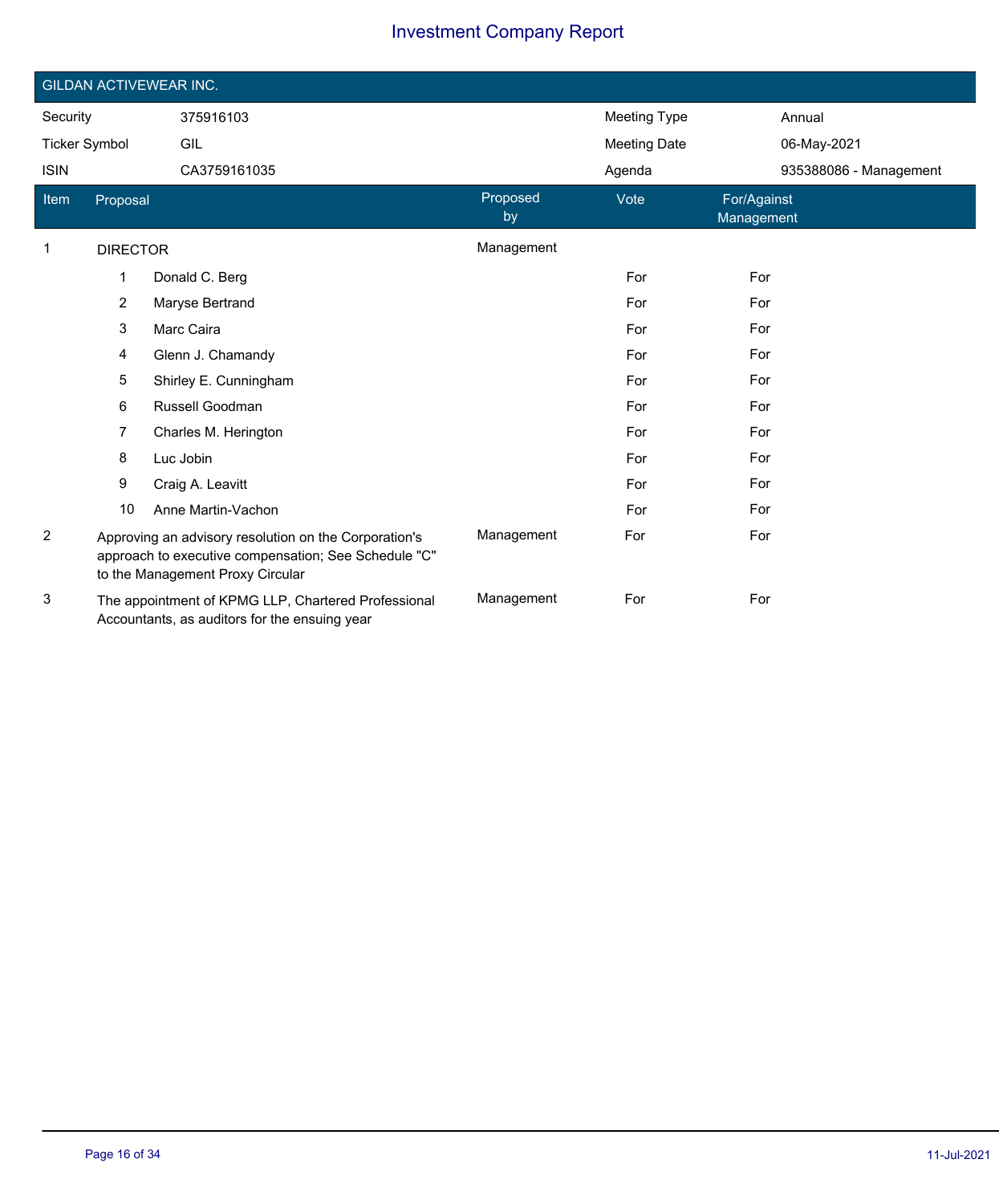|                                      | INTACT FINANCIAL CORPORATION |                                                                                                                                                                                                                                                                            |                     |             |                            |                        |  |  |  |
|--------------------------------------|------------------------------|----------------------------------------------------------------------------------------------------------------------------------------------------------------------------------------------------------------------------------------------------------------------------|---------------------|-------------|----------------------------|------------------------|--|--|--|
| Security<br>45823T106                |                              |                                                                                                                                                                                                                                                                            | <b>Meeting Type</b> |             | Annual and Special Meeting |                        |  |  |  |
| <b>IFCZF</b><br><b>Ticker Symbol</b> |                              |                                                                                                                                                                                                                                                                            | <b>Meeting Date</b> | 12-May-2021 |                            |                        |  |  |  |
| <b>ISIN</b>                          |                              | CA45823T1066                                                                                                                                                                                                                                                               |                     | Agenda      |                            | 935395461 - Management |  |  |  |
| Item                                 | Proposal                     |                                                                                                                                                                                                                                                                            | Proposed<br>by      | Vote        | For/Against<br>Management  |                        |  |  |  |
| 1                                    | <b>DIRECTOR</b>              |                                                                                                                                                                                                                                                                            | Management          |             |                            |                        |  |  |  |
|                                      | $\mathbf{1}$                 | <b>Charles Brindamour</b>                                                                                                                                                                                                                                                  |                     | For         | For                        |                        |  |  |  |
|                                      | $\boldsymbol{2}$             | Janet De Silva                                                                                                                                                                                                                                                             |                     | For         | For                        |                        |  |  |  |
|                                      | 3                            | Claude Dussault                                                                                                                                                                                                                                                            |                     | For         | For                        |                        |  |  |  |
|                                      | 4                            | Jane E. Kinney                                                                                                                                                                                                                                                             |                     | For         | For                        |                        |  |  |  |
|                                      | 5                            | Robert G. Leary                                                                                                                                                                                                                                                            |                     | For         | For                        |                        |  |  |  |
|                                      | 6                            | Sylvie Paquette                                                                                                                                                                                                                                                            |                     | For         | For                        |                        |  |  |  |
|                                      | 7                            | Timothy H. Penner                                                                                                                                                                                                                                                          |                     | For         | For                        |                        |  |  |  |
|                                      | 8                            | Stuart J. Russell                                                                                                                                                                                                                                                          |                     | For         | For                        |                        |  |  |  |
|                                      | 9                            | Indira V. Samarasekera                                                                                                                                                                                                                                                     |                     | For         | For                        |                        |  |  |  |
|                                      | 10                           | <b>Frederick Singer</b>                                                                                                                                                                                                                                                    |                     | For         | For                        |                        |  |  |  |
|                                      | 11                           | Carolyn A. Wilkins                                                                                                                                                                                                                                                         |                     | For         | For                        |                        |  |  |  |
|                                      | 12                           | William L. Young                                                                                                                                                                                                                                                           |                     | For         | For                        |                        |  |  |  |
| $\overline{c}$                       | Company.                     | Appointment of Ernst & Young LLP as auditor of the                                                                                                                                                                                                                         | Management          | For         | For                        |                        |  |  |  |
| 3                                    |                              | Authorize the Board to appoint additional directors whose<br>term expires at the close of the next annual meeting of<br>shareholders and whose number shall not exceed one-<br>third of the number of directors elected at the previous<br>annual meeting of shareholders. | Management          | For         | For                        |                        |  |  |  |
| 4                                    | Compensation                 | Advisory Resolution to Accept the Approach to Executive                                                                                                                                                                                                                    | Management          | For         | For                        |                        |  |  |  |
| 5                                    |                              | Resolution to approve Intact Financial Corporation<br>Executive Stock Option Plan.                                                                                                                                                                                         | Management          | For         | For                        |                        |  |  |  |

I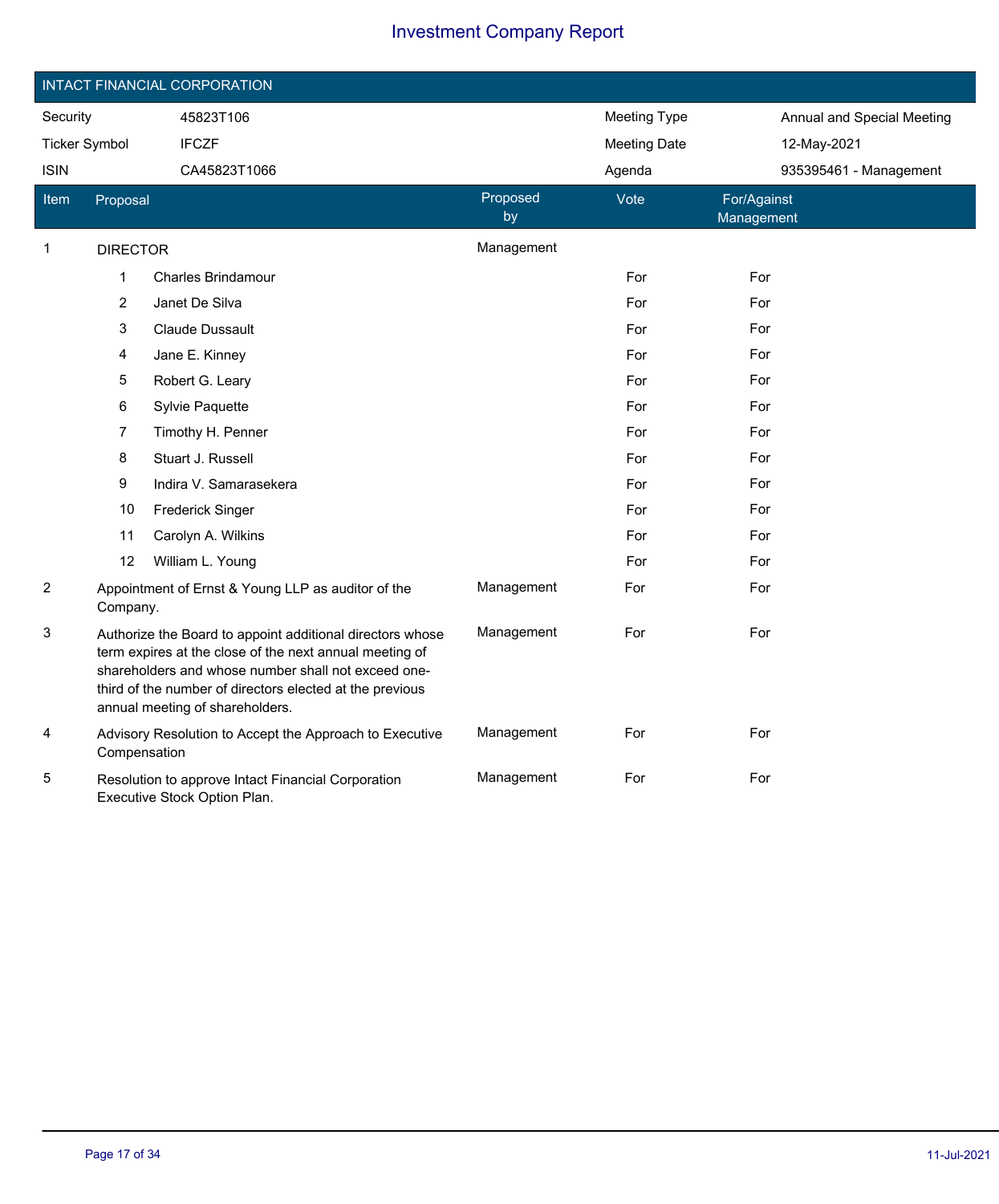|                      | MAGNA INTERNATIONAL INC. |                                                                                                                                                                                                                         |                |                     |                           |  |  |  |
|----------------------|--------------------------|-------------------------------------------------------------------------------------------------------------------------------------------------------------------------------------------------------------------------|----------------|---------------------|---------------------------|--|--|--|
| Security             |                          | 559222401                                                                                                                                                                                                               |                | <b>Meeting Type</b> | Annual                    |  |  |  |
| <b>Ticker Symbol</b> |                          | <b>MGA</b>                                                                                                                                                                                                              |                | <b>Meeting Date</b> | 06-May-2021               |  |  |  |
| <b>ISIN</b>          |                          | CA5592224011                                                                                                                                                                                                            |                | Agenda              | 935378922 - Management    |  |  |  |
| Item                 | Proposal                 |                                                                                                                                                                                                                         | Proposed<br>by | Vote                | For/Against<br>Management |  |  |  |
| 1A                   |                          | Election of Director: Peter G. Bowie                                                                                                                                                                                    | Management     | For                 | For                       |  |  |  |
| 1B                   |                          | Election of Director: Mary S. Chan                                                                                                                                                                                      | Management     | For                 | For                       |  |  |  |
| 1C                   |                          | Election of Director: Hon. V. Peter Harder                                                                                                                                                                              | Management     | For                 | For                       |  |  |  |
| 1D                   |                          | Election of Director: Seetarama S. Kotagiri (CEO)                                                                                                                                                                       | Management     | For                 | For                       |  |  |  |
| 1E                   |                          | Election of Director: Dr. Kurt J. Lauk                                                                                                                                                                                  | Management     | For                 | For                       |  |  |  |
| 1F                   |                          | Election of Director: Robert F. MacLellan                                                                                                                                                                               | Management     | For                 | For                       |  |  |  |
| 1G                   |                          | Election of Director: Mary Lou Maher                                                                                                                                                                                    | Management     | For                 | For                       |  |  |  |
| 1H                   |                          | Election of Director: Cynthia A. Niekamp                                                                                                                                                                                | Management     | For                 | For                       |  |  |  |
| 11                   |                          | Election of Director: William A. Ruh                                                                                                                                                                                    | Management     | For                 | For                       |  |  |  |
| 1J                   |                          | Election of Director: Dr. Indira V. Samarasekera                                                                                                                                                                        | Management     | For                 | For                       |  |  |  |
| 1K                   |                          | Election of Director: Lisa S. Westlake                                                                                                                                                                                  | Management     | For                 | For                       |  |  |  |
| 1L                   |                          | Election of Director: William L. Young                                                                                                                                                                                  | Management     | For                 | For                       |  |  |  |
| 02                   |                          | Reappointment of Deloitte LLP as the independent<br>auditor of the Corporation and authorization of the Audit<br>Committee to fix the independent auditor's remuneration.                                               | Management     | For                 | For                       |  |  |  |
| 03                   |                          | Resolved, on an advisory basis and not to diminish the<br>roles and responsibilities of the Board of Directors, that<br>the shareholders accept the approach to executive<br>compensation disclosed in the accompanying | Management     | For                 | For                       |  |  |  |

management information circular/proxy statement.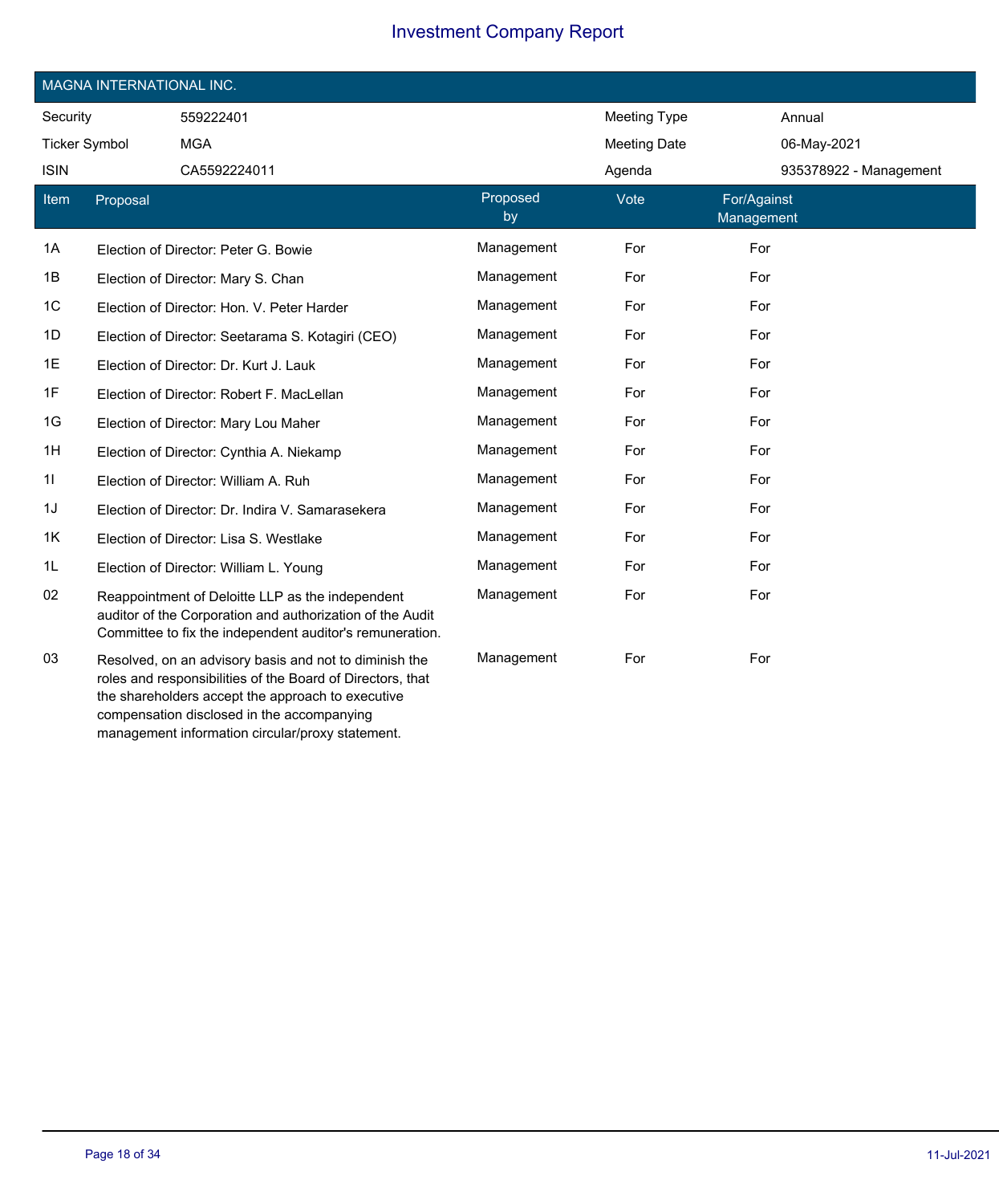|                      | MANULIFE FINANCIAL CORPORATION                                      |                                              |                |                     |                           |  |  |  |  |
|----------------------|---------------------------------------------------------------------|----------------------------------------------|----------------|---------------------|---------------------------|--|--|--|--|
| Security             |                                                                     | 56501R106                                    |                | Meeting Type        | Annual                    |  |  |  |  |
| <b>Ticker Symbol</b> |                                                                     | <b>MFC</b>                                   |                | <b>Meeting Date</b> | 06-May-2021               |  |  |  |  |
| <b>ISIN</b>          |                                                                     | CA56501R1064                                 |                | Agenda              | 935362157 - Management    |  |  |  |  |
| Item                 | Proposal                                                            |                                              | Proposed<br>by | Vote                | For/Against<br>Management |  |  |  |  |
| $\mathbf 1$          | <b>DIRECTOR</b>                                                     |                                              | Management     |                     |                           |  |  |  |  |
|                      | 1                                                                   | Nicole S. Arnaboldi                          |                | For                 | For                       |  |  |  |  |
|                      | 2                                                                   | Guy L.T. Bainbridge                          |                | For                 | For                       |  |  |  |  |
|                      | 3                                                                   | Joseph P. Caron                              |                | For                 | For                       |  |  |  |  |
|                      | 4                                                                   | John M. Cassaday                             |                | For                 | For                       |  |  |  |  |
|                      | 5                                                                   | Susan F. Dabarno                             |                | For                 | For                       |  |  |  |  |
|                      | 6                                                                   | Julie E. Dickson                             |                | For                 | For                       |  |  |  |  |
|                      | 7                                                                   | Sheila S. Fraser                             |                | For                 | For                       |  |  |  |  |
|                      | 8                                                                   | Roy Gori                                     |                | For                 | For                       |  |  |  |  |
|                      | 9                                                                   | Tsun-yan Hsieh                               |                | For                 | For                       |  |  |  |  |
|                      | 10                                                                  | Donald R. Lindsay                            |                | For                 | For                       |  |  |  |  |
|                      | 11                                                                  | John R.V. Palmer                             |                | For                 | For                       |  |  |  |  |
|                      | 12                                                                  | C. James Prieur                              |                | For                 | For                       |  |  |  |  |
|                      | 13                                                                  | Andrea S. Rosen                              |                | For                 | For                       |  |  |  |  |
|                      | 14                                                                  | Leagh E. Turner                              |                | For                 | For                       |  |  |  |  |
| $\overline{c}$       |                                                                     | Appointment of Ernst & Young LLP as Auditors | Management     | For                 | For                       |  |  |  |  |
| 3                    | Advisory resolution accepting approach to executive<br>compensation |                                              | Management     | For                 | For                       |  |  |  |  |

Ī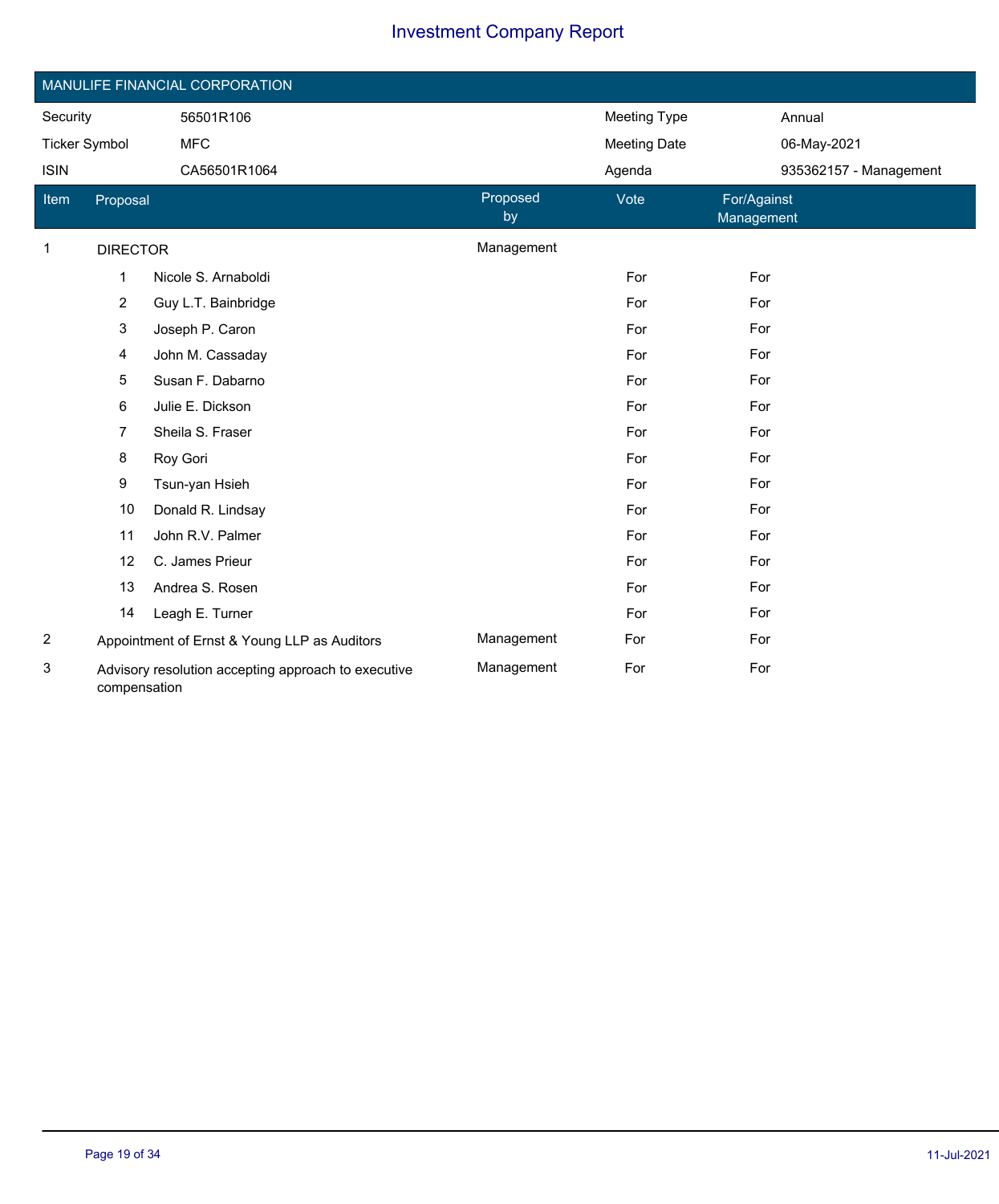|                      | MAPLE LEAF FOODS INC. |                                                                                                                                                   |                |                     |                           |  |  |  |
|----------------------|-----------------------|---------------------------------------------------------------------------------------------------------------------------------------------------|----------------|---------------------|---------------------------|--|--|--|
| Security             |                       | 564905107                                                                                                                                         |                | <b>Meeting Type</b> | Annual                    |  |  |  |
| <b>Ticker Symbol</b> |                       | <b>MLFNF</b>                                                                                                                                      |                | <b>Meeting Date</b> | 05-May-2021               |  |  |  |
| <b>ISIN</b>          |                       | CA5649051078                                                                                                                                      |                | Agenda              | 935371257 - Management    |  |  |  |
| Item                 | Proposal              |                                                                                                                                                   | Proposed<br>by | Vote                | For/Against<br>Management |  |  |  |
| 1                    | <b>DIRECTOR</b>       |                                                                                                                                                   | Management     |                     |                           |  |  |  |
|                      | 1                     | William E. Aziz                                                                                                                                   |                | For                 | For                       |  |  |  |
|                      | 2                     | W. Geoffrey Beattie                                                                                                                               |                | For                 | For                       |  |  |  |
|                      | 3                     | Ronald G. Close                                                                                                                                   |                | For                 | For                       |  |  |  |
|                      | 4                     | Jean M. Fraser                                                                                                                                    |                | For                 | For                       |  |  |  |
|                      | 5                     | Timothy D. Hockey                                                                                                                                 |                | For                 | For                       |  |  |  |
|                      | 6                     | John A. Lederer                                                                                                                                   |                | For                 | For                       |  |  |  |
|                      | 7                     | Katherine N. Lemon                                                                                                                                |                | For                 | For                       |  |  |  |
|                      | 8                     | Jonathan W.F. McCain                                                                                                                              |                | For                 | For                       |  |  |  |
|                      | 9                     | Michael H. McCain                                                                                                                                 |                | For                 | For                       |  |  |  |
|                      | 10                    | Carol M. Stephenson                                                                                                                               |                | For                 | For                       |  |  |  |
| $\overline{2}$       |                       | Appointment of KPMG LLP, as Auditors of Maple Leaf<br>Foods Inc. for the ensuing year and authorizing the<br>Directors to fix their remuneration. | Management     | For                 | For                       |  |  |  |
| 3                    |                       | To approve, on an advisory and non-binding basis, Maple<br>Leaf Foods Inc.'s approach to executive compensation.                                  | Management     | For                 | For                       |  |  |  |
| 4                    | issuance.             | To approve the amendment of the 2016 Share Option<br>Plan to increase the number of shares available for                                          | Management     | For                 | For                       |  |  |  |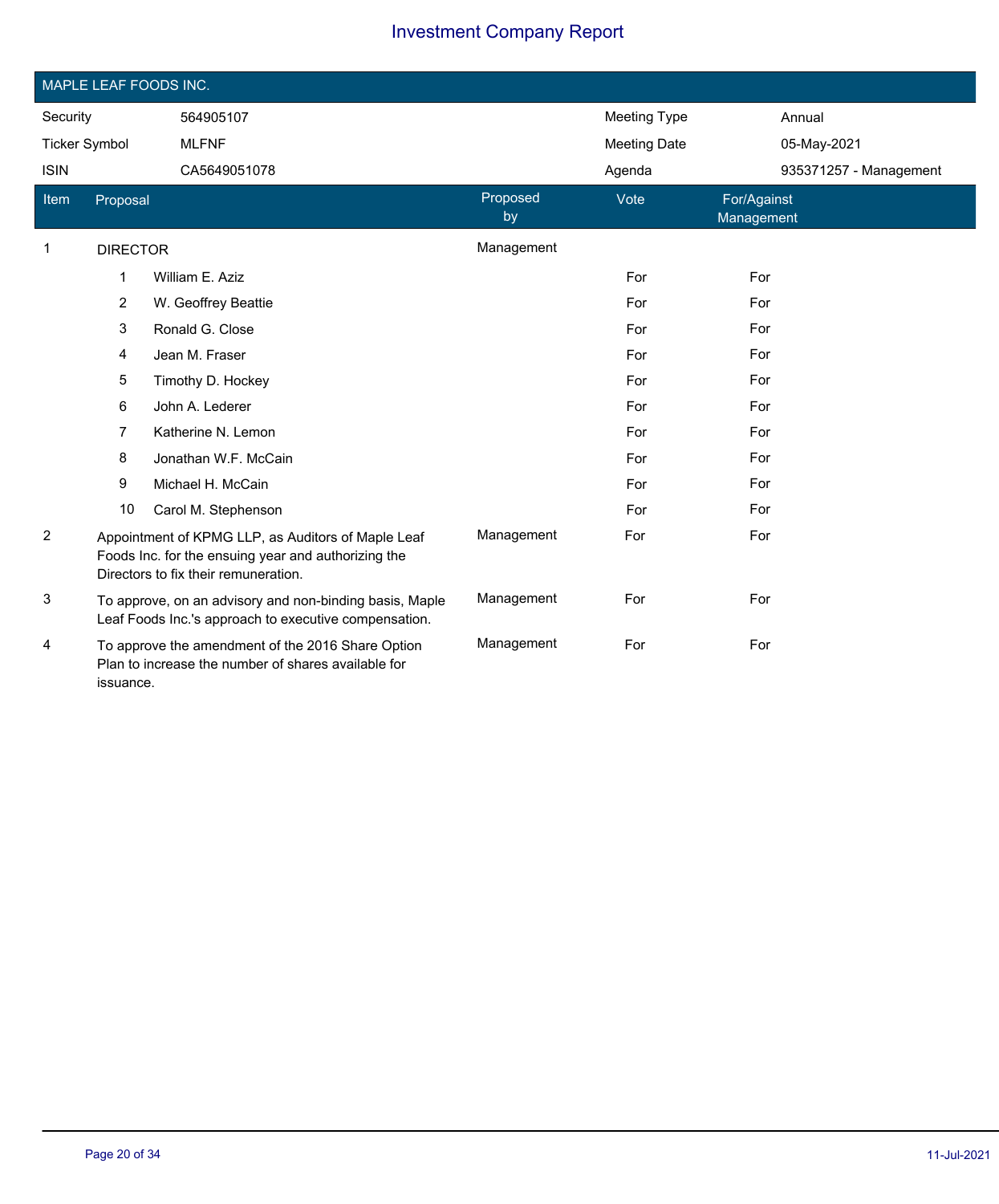|               | OPEN TEXT CORPORATION |                                                                                                                                                                                                                                                                                                                                                      |                |                     |                            |  |  |  |
|---------------|-----------------------|------------------------------------------------------------------------------------------------------------------------------------------------------------------------------------------------------------------------------------------------------------------------------------------------------------------------------------------------------|----------------|---------------------|----------------------------|--|--|--|
| Security      |                       | 683715106                                                                                                                                                                                                                                                                                                                                            |                | <b>Meeting Type</b> | Annual and Special Meeting |  |  |  |
| Ticker Symbol |                       | <b>OTEX</b>                                                                                                                                                                                                                                                                                                                                          |                | <b>Meeting Date</b> | 14-Sep-2020                |  |  |  |
| <b>ISIN</b>   |                       | CA6837151068                                                                                                                                                                                                                                                                                                                                         |                | Agenda              | 935260810 - Management     |  |  |  |
| Item          | Proposal              |                                                                                                                                                                                                                                                                                                                                                      | Proposed<br>by | Vote                | For/Against<br>Management  |  |  |  |
| 1             | <b>DIRECTOR</b>       |                                                                                                                                                                                                                                                                                                                                                      | Management     |                     |                            |  |  |  |
|               | 1                     | P. Thomas Jenkins                                                                                                                                                                                                                                                                                                                                    |                | For                 | For                        |  |  |  |
|               | 2                     | Mark J. Barrenechea                                                                                                                                                                                                                                                                                                                                  |                | For                 | For                        |  |  |  |
|               | 3                     | Randy Fowlie                                                                                                                                                                                                                                                                                                                                         |                | For                 | For                        |  |  |  |
|               | 4                     | David Fraser                                                                                                                                                                                                                                                                                                                                         |                | For                 | For                        |  |  |  |
|               | 5                     | Gail E. Hamilton                                                                                                                                                                                                                                                                                                                                     |                | For                 | For                        |  |  |  |
|               | 6                     | Robert Hau                                                                                                                                                                                                                                                                                                                                           |                | For                 | For                        |  |  |  |
|               | 7                     | Stephen J. Sadler                                                                                                                                                                                                                                                                                                                                    |                | For                 | For                        |  |  |  |
|               | 8                     | Harmit Singh                                                                                                                                                                                                                                                                                                                                         |                | For                 | For                        |  |  |  |
|               | 9                     | <b>Michael Slaunwhite</b>                                                                                                                                                                                                                                                                                                                            |                | For                 | For                        |  |  |  |
|               | 10                    | Katharine B. Stevenson                                                                                                                                                                                                                                                                                                                               |                | For                 | For                        |  |  |  |
|               | 11                    | Deborah Weinstein                                                                                                                                                                                                                                                                                                                                    |                | For                 | For                        |  |  |  |
| 2             |                       | Re-appoint KPMG LLP, Chartered Accountants, as<br>independent auditors for the Company.                                                                                                                                                                                                                                                              | Management     | For                 | For                        |  |  |  |
| 3             |                       | The non-binding Say-on-Pay Resolution, the full text of<br>which is attached as Schedule "A" to the Circular, with or<br>without variation, on the Company's approach to<br>executive compensation, as more particularly described<br>in the management proxy circular (the "Circular").                                                             | Management     | For                 | For                        |  |  |  |
| 4             |                       | The 2004 Stock Purchase Plan Resolution, the full text is<br>attached as Schedule "B" to the Circular, with or without<br>variation, to approve the amendment of the Company's<br>2004 Stock Purchase Plan to reserve for issuance an<br>additional 4,000,000 Common Shares under such Plan,<br>as more particularly described in the Circular.      | Management     | For                 | For                        |  |  |  |
| 5             |                       | The 2004 Stock Option Plan Resolution, the full text of<br>which is attached as Schedule "D" to the Circular, with or<br>without variation, to approve the amendment to the<br>Company's 2004 Stock Option Plan to reserve for<br>issuance an additional 6,000,000 Common Shares under<br>such Plan, as more particularly described in the Circular. | Management     | For                 | For                        |  |  |  |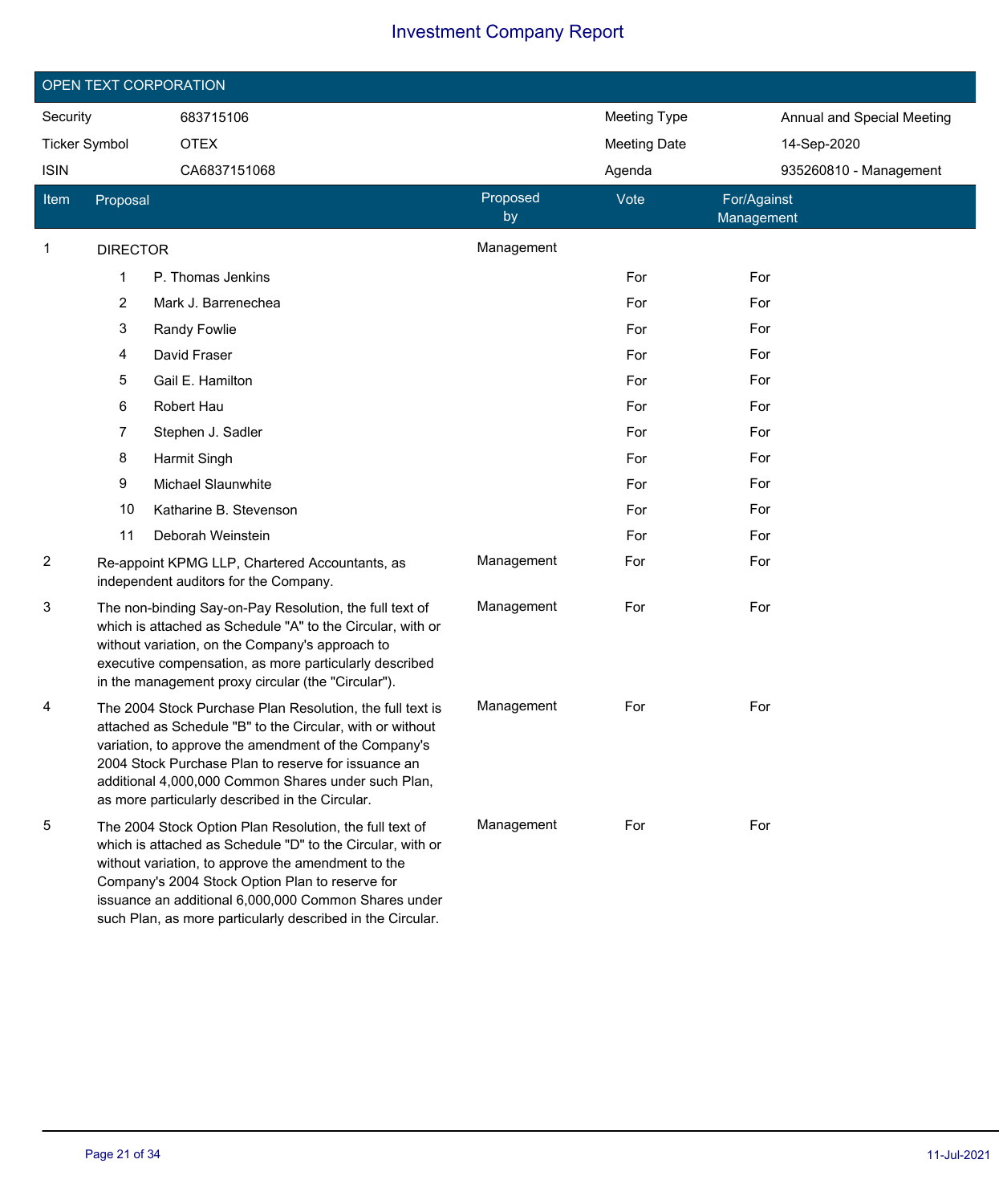|                      | RESTAURANT BRANDS INTERNATIONAL INC.                                                                                                                                                   |                                                                                                                                                                           |                |                     |                           |  |  |  |  |
|----------------------|----------------------------------------------------------------------------------------------------------------------------------------------------------------------------------------|---------------------------------------------------------------------------------------------------------------------------------------------------------------------------|----------------|---------------------|---------------------------|--|--|--|--|
| Security             |                                                                                                                                                                                        | 76131D103                                                                                                                                                                 |                | <b>Meeting Type</b> | Annual                    |  |  |  |  |
| <b>Ticker Symbol</b> |                                                                                                                                                                                        | QSR                                                                                                                                                                       |                | <b>Meeting Date</b> | 16-Jun-2021               |  |  |  |  |
| <b>ISIN</b>          |                                                                                                                                                                                        | CA76131D1033                                                                                                                                                              |                | Agenda              | 935418663 - Management    |  |  |  |  |
| <b>Item</b>          | Proposal                                                                                                                                                                               |                                                                                                                                                                           | Proposed<br>by | Vote                | For/Against<br>Management |  |  |  |  |
| 1.                   | <b>DIRECTOR</b>                                                                                                                                                                        |                                                                                                                                                                           | Management     |                     |                           |  |  |  |  |
|                      | 1                                                                                                                                                                                      | <b>Alexandre Behring</b>                                                                                                                                                  |                | For                 | For                       |  |  |  |  |
|                      | $\sqrt{2}$                                                                                                                                                                             | João M. Castro-Neves                                                                                                                                                      |                | For                 | For                       |  |  |  |  |
|                      | 3                                                                                                                                                                                      | M. de Limburg Stirum                                                                                                                                                      |                | For                 | For                       |  |  |  |  |
|                      | 4                                                                                                                                                                                      | Paul J. Fribourg                                                                                                                                                          |                | For                 | For                       |  |  |  |  |
|                      | 5                                                                                                                                                                                      | Neil Golden                                                                                                                                                               |                | For                 | For                       |  |  |  |  |
|                      | 6                                                                                                                                                                                      | Ali Hedayat                                                                                                                                                               |                | For                 | For                       |  |  |  |  |
|                      | 7                                                                                                                                                                                      | Golnar Khosrowshahi                                                                                                                                                       |                | For                 | For                       |  |  |  |  |
|                      | 8                                                                                                                                                                                      | Marc Lemann                                                                                                                                                               |                | For                 | For                       |  |  |  |  |
|                      | 9                                                                                                                                                                                      | Jason Melbourne                                                                                                                                                           |                | For                 | For                       |  |  |  |  |
|                      | 10                                                                                                                                                                                     | Giovanni (John) Prato                                                                                                                                                     |                | For                 | For                       |  |  |  |  |
|                      | 11                                                                                                                                                                                     | Daniel S. Schwartz                                                                                                                                                        |                | For                 | For                       |  |  |  |  |
|                      | 12                                                                                                                                                                                     | Carlos Alberto Sicupira                                                                                                                                                   |                | For                 | For                       |  |  |  |  |
| 2.                   |                                                                                                                                                                                        | Approval, on a non-binding advisory basis, of the<br>compensation paid to named executive officers.                                                                       | Management     | For                 | For                       |  |  |  |  |
| 3.                   | Approval, on a non-binding advisory basis, the frequency<br>of the future shareholder votes on the compensation of<br>the named executive officers (every one, two or three<br>years). |                                                                                                                                                                           | Management     | 1 Year              | For                       |  |  |  |  |
| 4.                   |                                                                                                                                                                                        | Appoint KPMG LLP as our auditors to serve until the<br>close of the 2022 Annual Meeting of Shareholders and<br>authorize our directors to fix the auditors' remuneration. | Management     | For                 | For                       |  |  |  |  |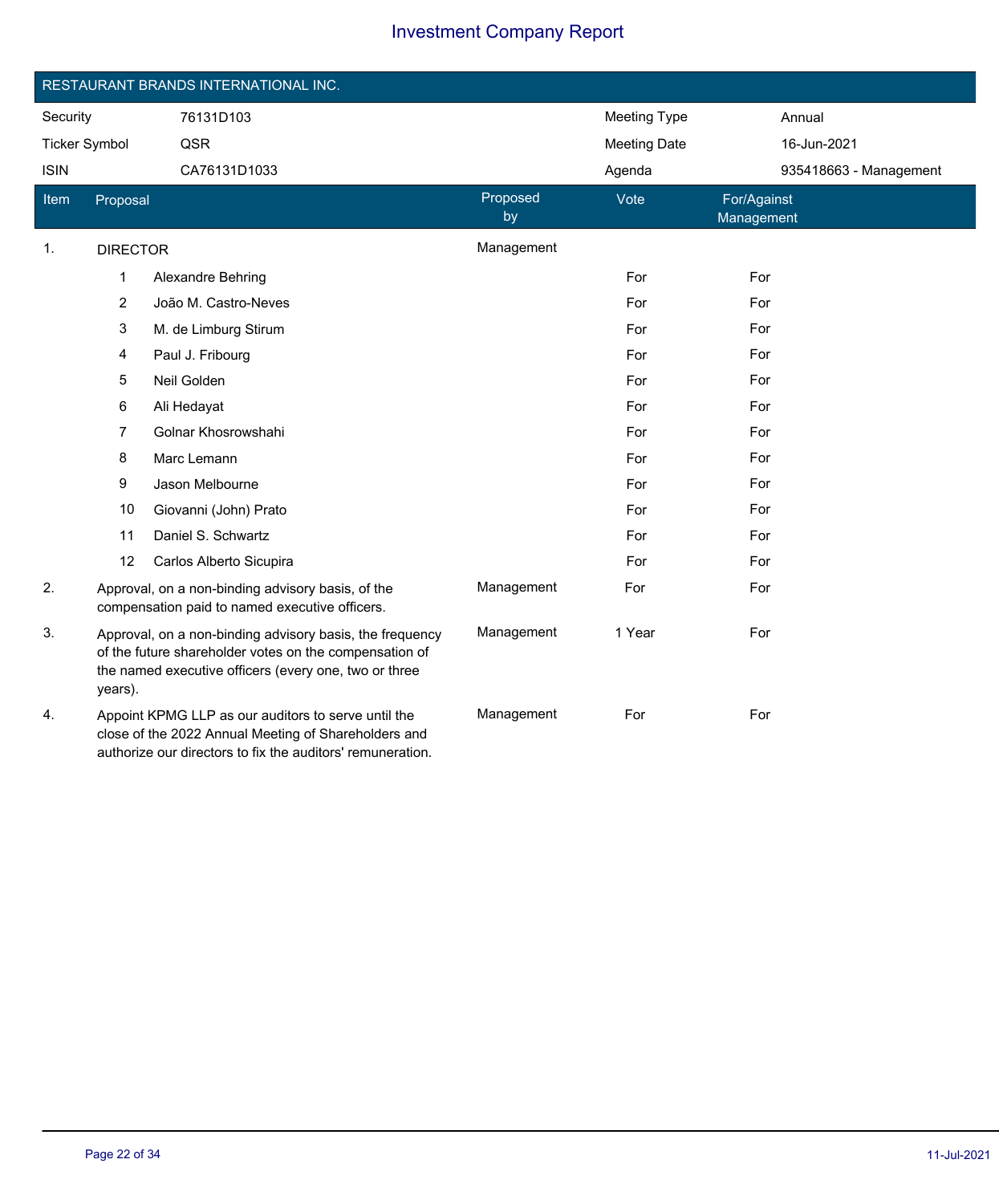|                       | ROYAL BANK OF CANADA                                              |                                                    |                     |                     |                           |  |  |  |  |
|-----------------------|-------------------------------------------------------------------|----------------------------------------------------|---------------------|---------------------|---------------------------|--|--|--|--|
| Security<br>780087102 |                                                                   |                                                    | <b>Meeting Type</b> | Annual              |                           |  |  |  |  |
| <b>Ticker Symbol</b>  |                                                                   | <b>RY</b>                                          |                     | <b>Meeting Date</b> | 08-Apr-2021               |  |  |  |  |
| <b>ISIN</b>           |                                                                   | CA7800871021                                       |                     | Agenda              | 935335807 - Management    |  |  |  |  |
| Item                  | Proposal                                                          |                                                    | Proposed<br>by      | Vote                | For/Against<br>Management |  |  |  |  |
| 01                    | <b>DIRECTOR</b>                                                   |                                                    | Management          |                     |                           |  |  |  |  |
|                       | $\mathbf{1}$                                                      | A.A. Chisholm                                      |                     | For                 | For                       |  |  |  |  |
|                       | $\overline{c}$                                                    | J. Côté                                            |                     | For                 | For                       |  |  |  |  |
|                       | 3                                                                 | T.N. Daruvala                                      |                     | For                 | For                       |  |  |  |  |
|                       | 4                                                                 | D.F. Denison                                       |                     | For                 | For                       |  |  |  |  |
|                       | 5                                                                 | C. Devine                                          |                     | For                 | For                       |  |  |  |  |
|                       | 6                                                                 | D. McKay                                           |                     | For                 | For                       |  |  |  |  |
|                       | 7                                                                 | K. Taylor                                          |                     | For                 | For                       |  |  |  |  |
|                       | 8                                                                 | M. Turcke                                          |                     | For                 | For                       |  |  |  |  |
|                       | 9                                                                 | T. Vandal                                          |                     | For                 | For                       |  |  |  |  |
|                       | 10                                                                | B.A. van Kralingen                                 |                     | For                 | For                       |  |  |  |  |
|                       | 11                                                                | F. Vettese                                         |                     | For                 | For                       |  |  |  |  |
|                       | 12                                                                | J. Yabuki                                          |                     | For                 | For                       |  |  |  |  |
| 02                    | auditor                                                           | Appointment of PricewaterhouseCoopers LLP (PWC) as | Management          | For                 | For                       |  |  |  |  |
| 03                    | Advisory vote on the Bank's approach to executive<br>compensation |                                                    | Management          | For                 | For                       |  |  |  |  |
| 04                    | Proposal No. 1                                                    |                                                    | Shareholder         | Against             | For                       |  |  |  |  |
| 05                    | Proposal No. 2                                                    |                                                    | Shareholder         | Against             | For                       |  |  |  |  |
| 06                    | Proposal No. 3                                                    |                                                    | Shareholder         | Against             | For                       |  |  |  |  |
| 07                    | Proposal No. 4                                                    |                                                    | Shareholder         | For                 | Against                   |  |  |  |  |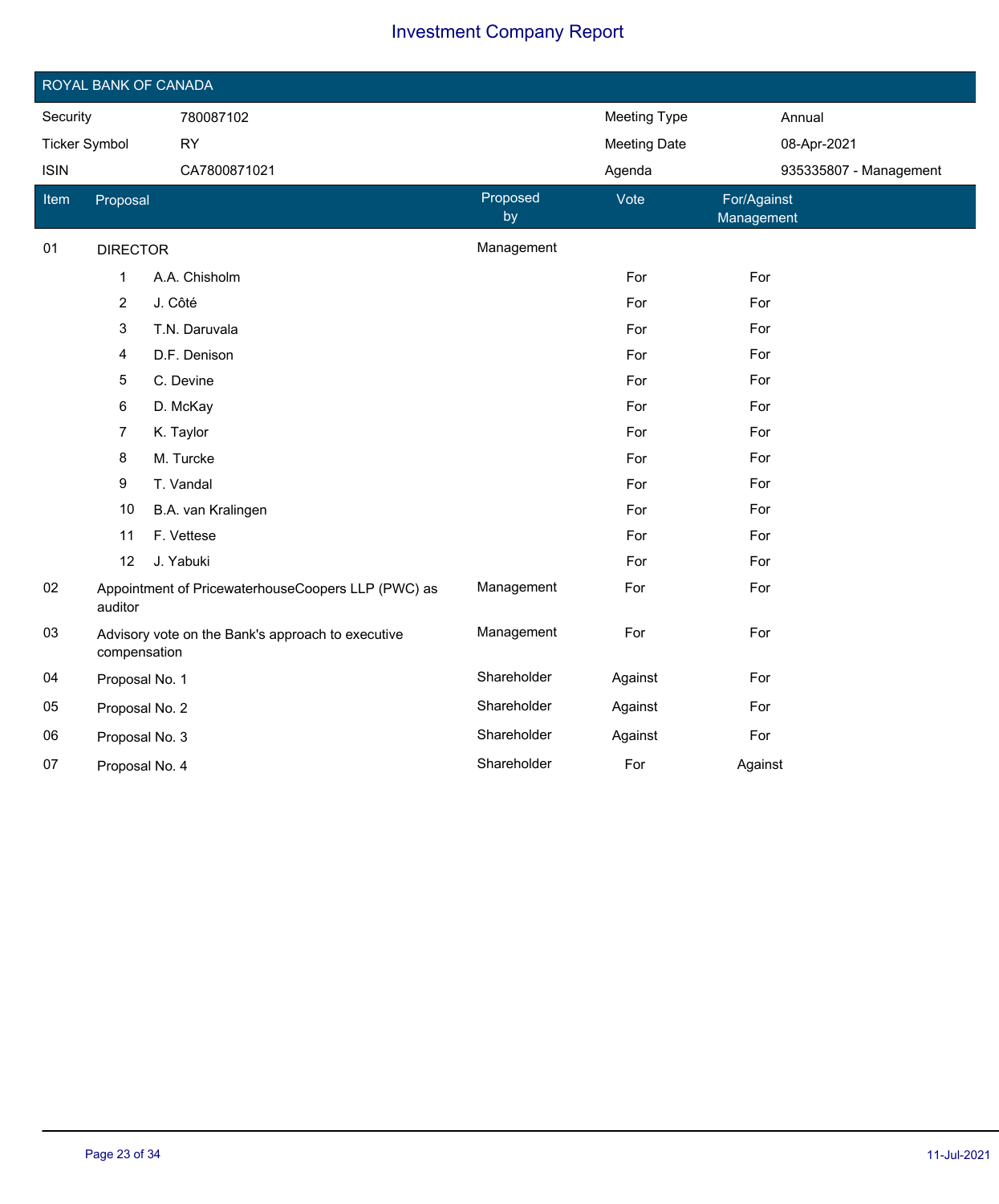|                      | SAPUTO INC.     |                                                                                                                                                    |                |                     |                           |  |  |  |  |
|----------------------|-----------------|----------------------------------------------------------------------------------------------------------------------------------------------------|----------------|---------------------|---------------------------|--|--|--|--|
| Security             |                 | 802912105                                                                                                                                          |                | <b>Meeting Type</b> | Annual                    |  |  |  |  |
| <b>Ticker Symbol</b> |                 | <b>SAPIF</b>                                                                                                                                       |                | <b>Meeting Date</b> | 06-Aug-2020               |  |  |  |  |
| <b>ISIN</b>          |                 | CA8029121057                                                                                                                                       |                | Agenda              | 935241961 - Management    |  |  |  |  |
| Item                 | Proposal        |                                                                                                                                                    | Proposed<br>by | Vote                | For/Against<br>Management |  |  |  |  |
| $\mathbf{1}$         | <b>DIRECTOR</b> |                                                                                                                                                    | Management     |                     |                           |  |  |  |  |
|                      | 1               | Lino Saputo, Jr.                                                                                                                                   |                | For                 | For                       |  |  |  |  |
|                      | $\overline{c}$  | Louis-Philippe Carrière                                                                                                                            |                | For                 | For                       |  |  |  |  |
|                      | 3               | Henry E. Demone                                                                                                                                    |                | For                 | For                       |  |  |  |  |
|                      | 4               | Anthony M. Fata                                                                                                                                    |                | For                 | For                       |  |  |  |  |
|                      | 5               | Annalisa King                                                                                                                                      |                | For                 | For                       |  |  |  |  |
|                      | 6               | Karen Kinsley                                                                                                                                      |                | For                 | For                       |  |  |  |  |
|                      | 7               | <b>Tony Meti</b>                                                                                                                                   |                | For                 | For                       |  |  |  |  |
|                      | 8               | Diane Nyisztor                                                                                                                                     |                | For                 | For                       |  |  |  |  |
|                      | 9               | Franziska Ruf                                                                                                                                      |                | For                 | For                       |  |  |  |  |
|                      | 10              | Annette Verschuren                                                                                                                                 |                | For                 | For                       |  |  |  |  |
| 2                    |                 | Appointment of Deloitte LLP as auditors of the Company<br>for the ensuing year and authorizing the directors to fix<br>the auditors' remuneration. | Management     | For                 | For                       |  |  |  |  |
| 3                    | compensation.   | The adoption of an advisory non-binding resolution in<br>respect of the Company's approach to executive                                            | Management     | For                 | For                       |  |  |  |  |
| 4                    |                 | Shareholder Proposal Number One Incorporation of<br>Environmental, Social and Governance (ESG) factors in<br>executive compensation.               | Shareholder    | Against             | For                       |  |  |  |  |

 $\overline{\phantom{a}}$ 

Ī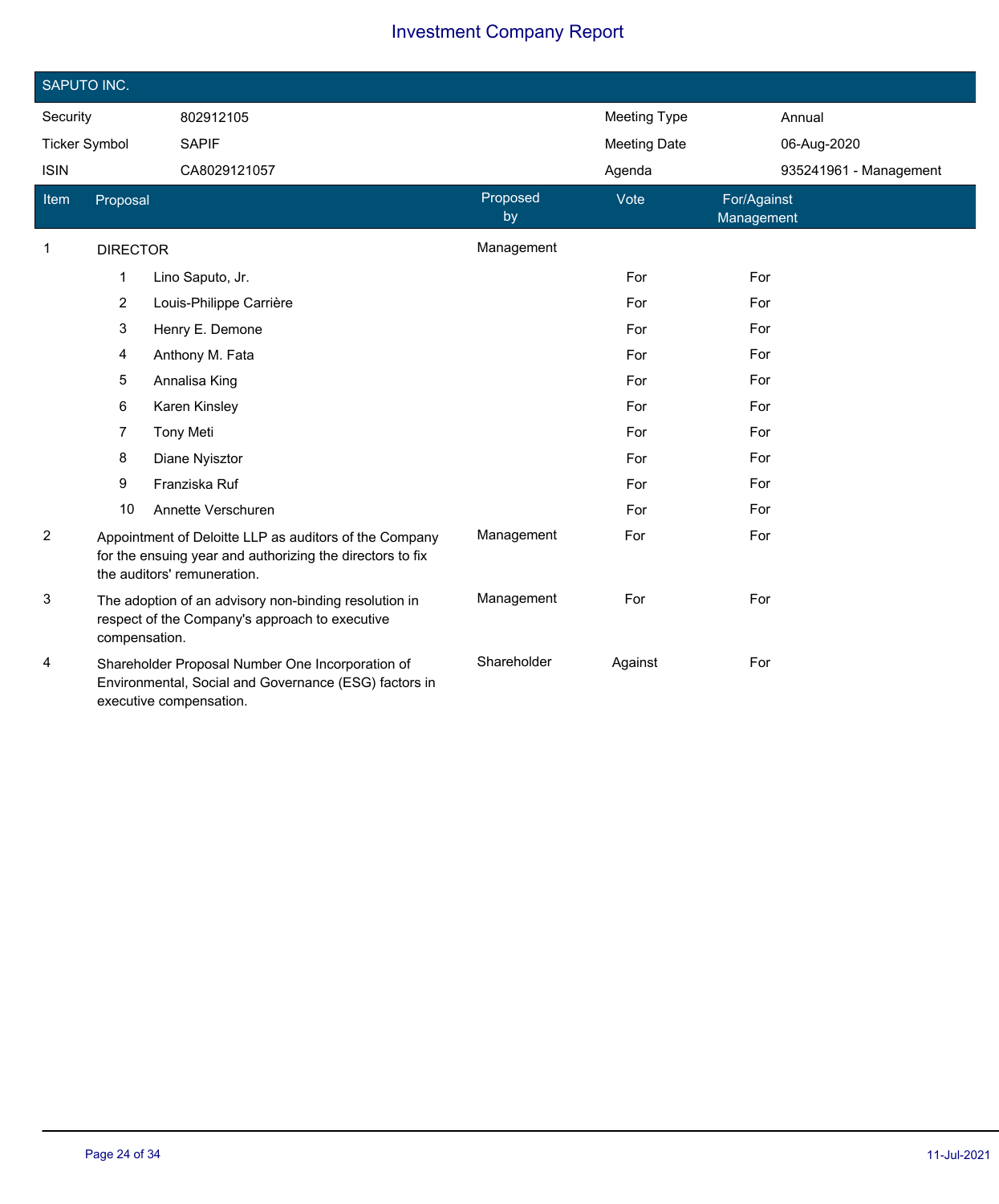|                | SHOPIFY INC.            |                                                                                                                                                                                                                                                                                                                        |                |                     |                            |  |
|----------------|-------------------------|------------------------------------------------------------------------------------------------------------------------------------------------------------------------------------------------------------------------------------------------------------------------------------------------------------------------|----------------|---------------------|----------------------------|--|
| Security       |                         | 82509L107                                                                                                                                                                                                                                                                                                              |                | <b>Meeting Type</b> | Annual and Special Meeting |  |
|                | <b>Ticker Symbol</b>    | <b>SHOP</b>                                                                                                                                                                                                                                                                                                            |                | <b>Meeting Date</b> | 26-May-2021                |  |
| <b>ISIN</b>    |                         | CA82509L1076                                                                                                                                                                                                                                                                                                           |                | Agenda              | 935411378 - Management     |  |
| Item           | Proposal                |                                                                                                                                                                                                                                                                                                                        | Proposed<br>by | Vote                | For/Against<br>Management  |  |
| 1A             |                         | Election of Director: Tobias Lütke                                                                                                                                                                                                                                                                                     | Management     | For                 | For                        |  |
| 1Β             |                         | Election of Director: Robert Ashe                                                                                                                                                                                                                                                                                      | Management     | For                 | For                        |  |
| 1 <sup>C</sup> |                         | Election of Director: Gail Goodman                                                                                                                                                                                                                                                                                     | Management     | For                 | For                        |  |
| 1D             |                         | Election of Director: Colleen Johnston                                                                                                                                                                                                                                                                                 | Management     | For                 | For                        |  |
| 1E             |                         | Election of Director: Jeremy Levine                                                                                                                                                                                                                                                                                    | Management     | For                 | For                        |  |
| 1F             |                         | Election of Director: John Phillips                                                                                                                                                                                                                                                                                    | Management     | For                 | For                        |  |
| 02             | fix their remuneration. | Appointment of the Auditors Resolution approving the re-<br>appointment of PricewaterhouseCoopers LLP as auditors<br>of Shopify Inc. and authorizing the Board of Directors to                                                                                                                                         | Management     | For                 | For                        |  |
| 03             | Meeting.                | Approval of Stock Option Plan Resolution approving the<br>second amendment and restatement of Shopify Inc.'s<br>Stock Option Plan and approving all unallocated options<br>under the Stock Option Plan, as amended, all as<br>disclosed in the Management Information Circular for the                                 | Management     | Against             | Against                    |  |
| 04             |                         | Approval of Long Term Incentive Plan Resolution<br>approving the second amendment and restatement of<br>Shopify Inc.'s Long Term Incentive Plan and approving all<br>unallocated awards under the Long Term Incentive Plan,<br>as amended, all as disclosed in the Management<br>Information Circular for the Meeting. | Management     | Against             | Against                    |  |
| 05             |                         | Advisory Vote on Executive Compensation Non-binding<br>advisory resolution that the shareholders accept Shopify<br>Inc.'s approach to executive compensation as disclosed<br>in the Management Information Circular for the Meeting.                                                                                   | Management     | For                 | For                        |  |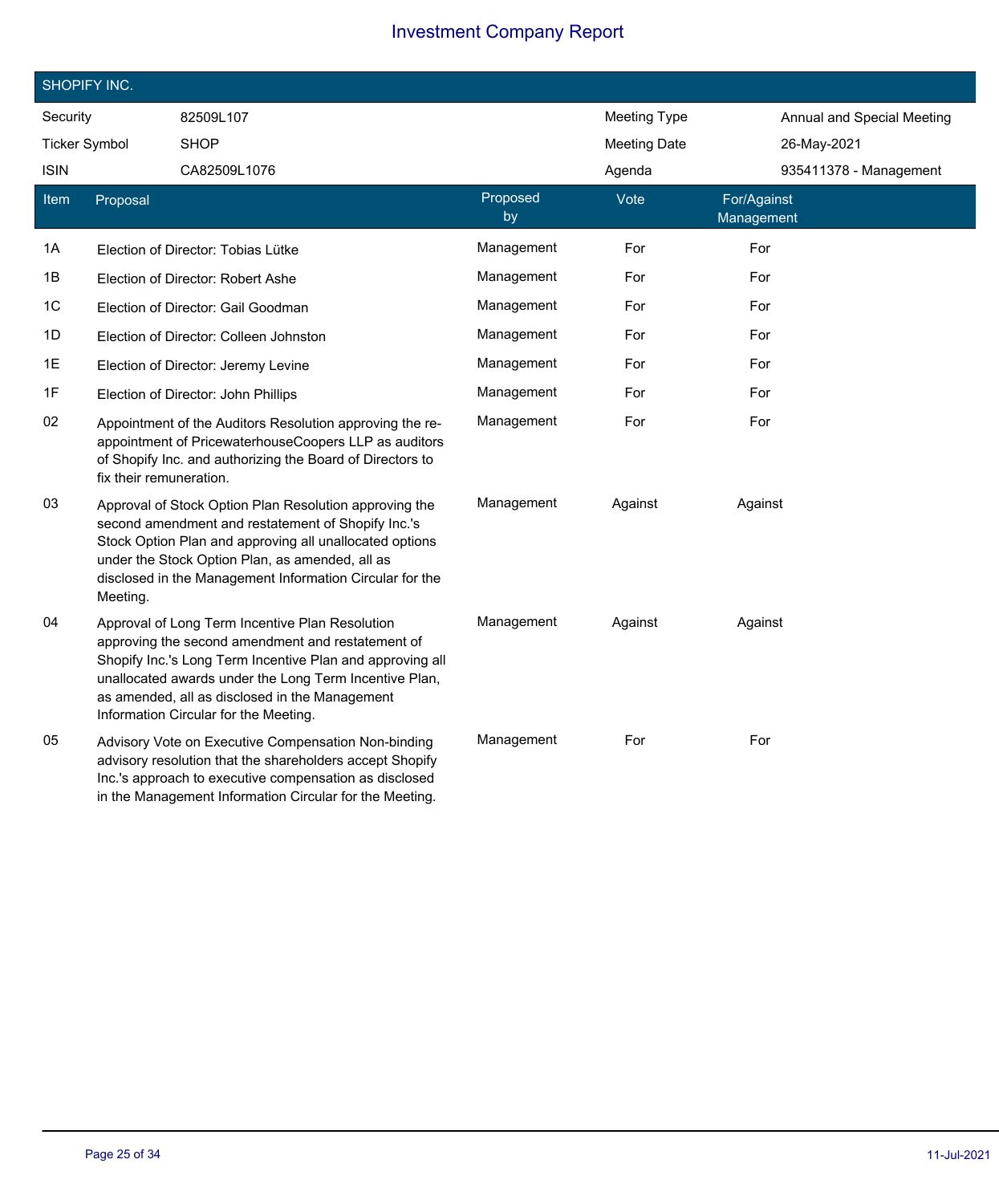| STANTEC INC.         |                                                                                                                                                                                                    |                                                                                                                                                                                                                                                                                         |                |                     |                           |  |
|----------------------|----------------------------------------------------------------------------------------------------------------------------------------------------------------------------------------------------|-----------------------------------------------------------------------------------------------------------------------------------------------------------------------------------------------------------------------------------------------------------------------------------------|----------------|---------------------|---------------------------|--|
| Security             |                                                                                                                                                                                                    | 85472N109                                                                                                                                                                                                                                                                               |                | <b>Meeting Type</b> | Annual                    |  |
| <b>Ticker Symbol</b> |                                                                                                                                                                                                    | <b>STN</b>                                                                                                                                                                                                                                                                              |                | <b>Meeting Date</b> | 06-May-2021               |  |
| <b>ISIN</b>          |                                                                                                                                                                                                    | CA85472N1096                                                                                                                                                                                                                                                                            |                | Agenda              | 935362373 - Management    |  |
| Item                 | Proposal                                                                                                                                                                                           |                                                                                                                                                                                                                                                                                         | Proposed<br>by | Vote                | For/Against<br>Management |  |
| 1                    | <b>DIRECTOR</b>                                                                                                                                                                                    |                                                                                                                                                                                                                                                                                         | Management     |                     |                           |  |
|                      | 1                                                                                                                                                                                                  | Martin A. à Porta                                                                                                                                                                                                                                                                       |                | For                 | For                       |  |
|                      | 2                                                                                                                                                                                                  | Douglas K. Ammerman                                                                                                                                                                                                                                                                     |                | For                 | For                       |  |
|                      | 3                                                                                                                                                                                                  | Richard C. Bradeen                                                                                                                                                                                                                                                                      |                | For                 | For                       |  |
|                      | 4                                                                                                                                                                                                  | Shelley A. M. Brown                                                                                                                                                                                                                                                                     |                | For                 | For                       |  |
|                      | 5                                                                                                                                                                                                  | Patricia D. Galloway                                                                                                                                                                                                                                                                    |                | For                 | For                       |  |
|                      | 6                                                                                                                                                                                                  | Robert J. Gomes                                                                                                                                                                                                                                                                         |                | For                 | For                       |  |
|                      | 7                                                                                                                                                                                                  | Gordon A. Johnston                                                                                                                                                                                                                                                                      |                | For                 | For                       |  |
|                      | 8                                                                                                                                                                                                  | Donald J. Lowry                                                                                                                                                                                                                                                                         |                | For                 | For                       |  |
|                      | 9                                                                                                                                                                                                  | Marie-Lucie Morin                                                                                                                                                                                                                                                                       |                | For                 | For                       |  |
| 2                    |                                                                                                                                                                                                    | The reappointment of Ernst & Young LLP, Chartered<br>Professional Accountants, as Stantec's auditor and<br>authorizing the directors to fix the auditor's remuneration.                                                                                                                 | Management     | For                 | For                       |  |
| 3                    |                                                                                                                                                                                                    | Resolved, on an advisory basis and not to diminish the<br>role and responsibilities of the board of directors, that the<br>shareholders accept the approach to executive<br>compensation disclosed in Stantec's Management<br>Information Circular delivered in advance of the Meeting. | Management     | For                 | For                       |  |
| 4                    | Resolved, as further disclosed in Stantec's Management<br>Information Circular delivered in advance of the Meeting,<br>that the shareholders approve and confirm the General<br>By-Law Amendments. |                                                                                                                                                                                                                                                                                         | Management     | For                 | For                       |  |

I

I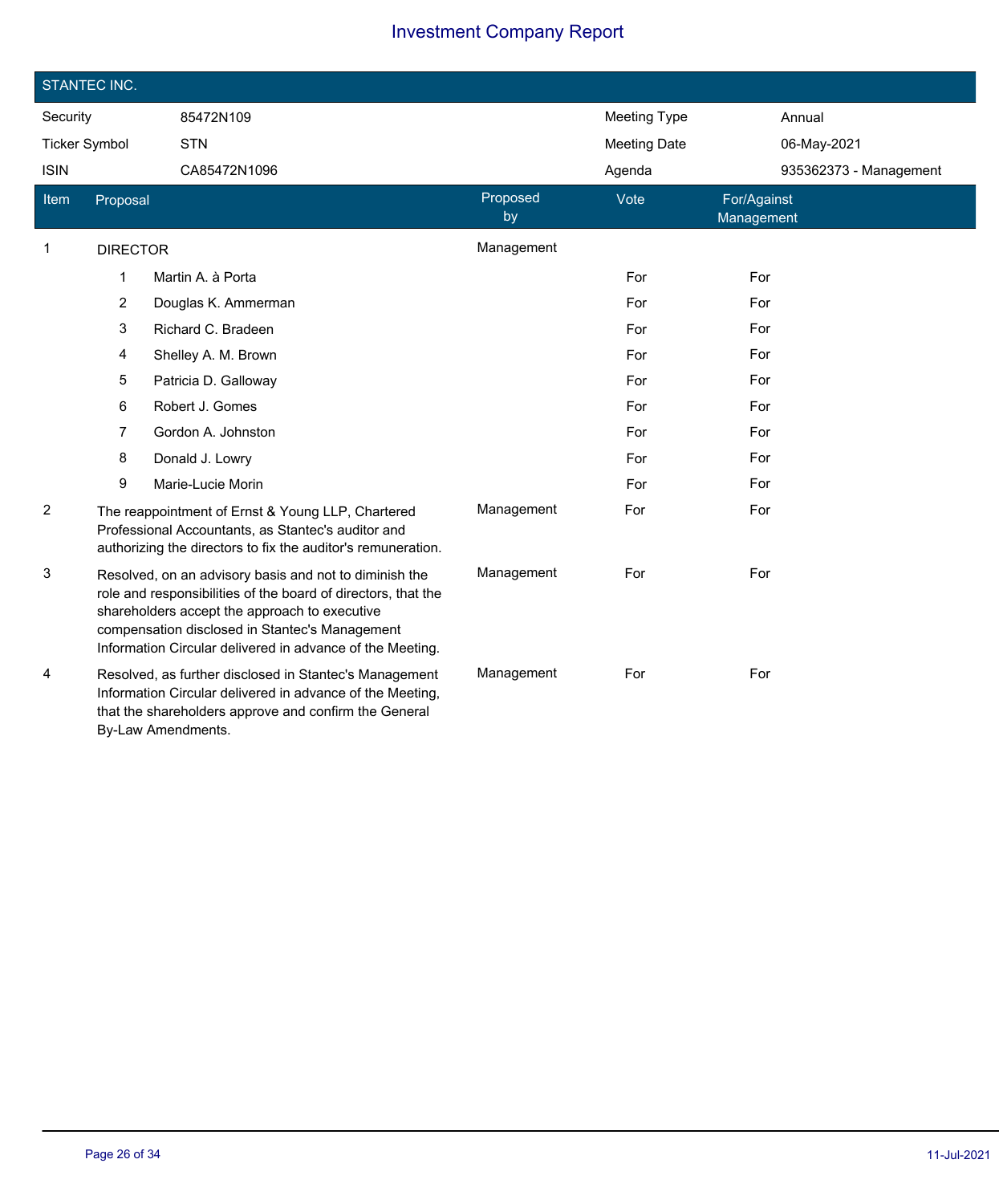|                | SUN LIFE FINANCIAL INC. |                                                                            |                |                     |                           |  |  |
|----------------|-------------------------|----------------------------------------------------------------------------|----------------|---------------------|---------------------------|--|--|
| Security       |                         | 866796105                                                                  |                | <b>Meeting Type</b> | Annual                    |  |  |
|                | <b>Ticker Symbol</b>    | <b>SLF</b>                                                                 |                | <b>Meeting Date</b> | 05-May-2021               |  |  |
| <b>ISIN</b>    |                         | CA8667961053                                                               |                | Agenda              | 935363755 - Management    |  |  |
| Item           | Proposal                |                                                                            | Proposed<br>by | Vote                | For/Against<br>Management |  |  |
| 1              | <b>DIRECTOR</b>         |                                                                            | Management     |                     |                           |  |  |
|                | 1                       | William D. Anderson                                                        |                | For                 | For                       |  |  |
|                | $\overline{2}$          | Deepak Chopra                                                              |                | For                 | For                       |  |  |
|                | 3                       | Dean A. Connor                                                             |                | For                 | For                       |  |  |
|                | 4                       | Stephanie L. Coyles                                                        |                | For                 | For                       |  |  |
|                | 5                       | Martin J. G. Glynn                                                         |                | For                 | For                       |  |  |
|                | 6                       | Ashok K. Gupta                                                             |                | For                 | For                       |  |  |
|                | $\overline{7}$          | M. Marianne Harris                                                         |                | For                 | For                       |  |  |
|                | 8                       | David H. Y. Ho                                                             |                | For                 | For                       |  |  |
|                | 9                       | James M. Peck                                                              |                | For                 | For                       |  |  |
|                | 10                      | Scott F. Powers                                                            |                | For                 | For                       |  |  |
|                | 11                      | Kevin D. Strain                                                            |                | For                 | For                       |  |  |
|                | 12                      | Barbara G. Stymiest                                                        |                | For                 | For                       |  |  |
| $\overline{c}$ |                         | Appointment of Deloitte LLP as Auditor                                     | Management     | For                 | For                       |  |  |
| 3              |                         | Special resolution to amend By-law No. 1 re: maximum<br>board compensation | Management     | For                 | For                       |  |  |
| 4              | Compensation            | Non-Binding Advisory Vote on Approach to Executive                         | Management     | For                 | For                       |  |  |

Ī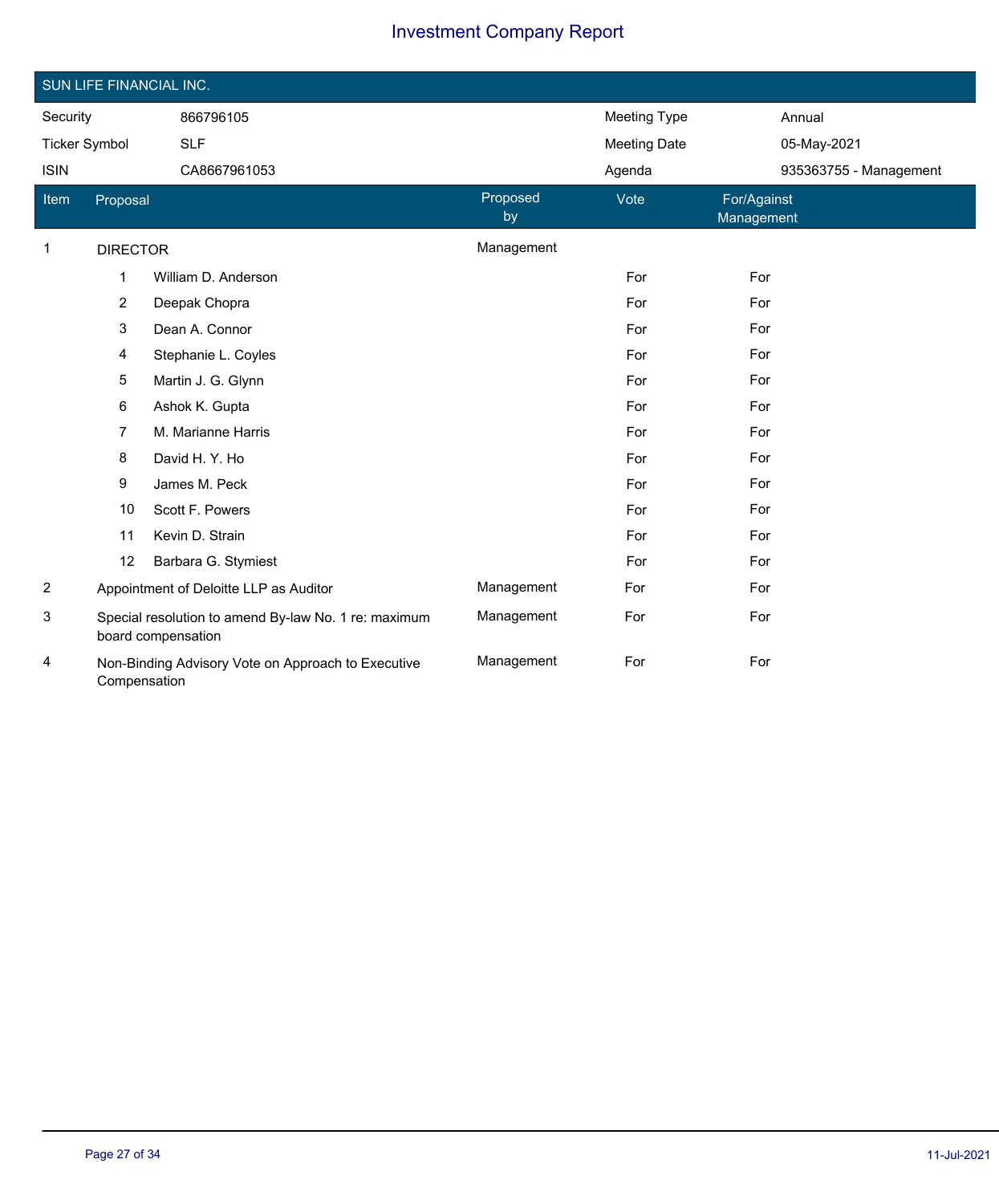|                      | <b>SUNCOR ENERGY INC.</b> |                                                                                                                                                                                                                  |                |                     |                           |
|----------------------|---------------------------|------------------------------------------------------------------------------------------------------------------------------------------------------------------------------------------------------------------|----------------|---------------------|---------------------------|
| Security             |                           | 867224107                                                                                                                                                                                                        |                | <b>Meeting Type</b> | Annual                    |
| <b>Ticker Symbol</b> |                           | SU                                                                                                                                                                                                               |                | <b>Meeting Date</b> | 04-May-2021               |
| <b>ISIN</b>          |                           | CA8672241079                                                                                                                                                                                                     |                | Agenda              | 935356154 - Management    |
| Item                 | Proposal                  |                                                                                                                                                                                                                  | Proposed<br>by | Vote                | For/Against<br>Management |
| 1                    | <b>DIRECTOR</b>           |                                                                                                                                                                                                                  | Management     |                     |                           |
|                      | 1                         | Patricia M. Bedient                                                                                                                                                                                              |                | For                 | For                       |
|                      | $\overline{2}$            | John D. Gass                                                                                                                                                                                                     |                | For                 | For                       |
|                      | 3                         | Russell K. Girling                                                                                                                                                                                               |                | For                 | For                       |
|                      | 4                         | Jean Paul Gladu                                                                                                                                                                                                  |                | For                 | For                       |
|                      | 5                         | Dennis M. Houston                                                                                                                                                                                                |                | For                 | For                       |
|                      | 6                         | Mark S. Little                                                                                                                                                                                                   |                | For                 | For                       |
|                      | 7                         | Brian P. MacDonald                                                                                                                                                                                               |                | For                 | For                       |
|                      | 8                         | Maureen McCaw                                                                                                                                                                                                    |                | For                 | For                       |
|                      | 9                         | Lorraine Mitchelmore                                                                                                                                                                                             |                | For                 | For                       |
|                      | 10                        | Eira M. Thomas                                                                                                                                                                                                   |                | For                 | For                       |
|                      | 11                        | Michael M. Wilson                                                                                                                                                                                                |                | For                 | For                       |
| $\overline{2}$       |                           | Appointment of KPMG LLP as auditor of Suncor Energy<br>Inc. for the ensuing year.                                                                                                                                | Management     | For                 | For                       |
| 3                    |                           | To consider and, if deemed fit, approve an amendment to<br>the Suncor Energy Inc. Stock Option Plan to increase the<br>number of common shares reserved for issuance<br>thereunder by 15,000,000 common shares.  | Management     | For                 | For                       |
| 4                    |                           | To consider and, if deemed fit, approve an advisory<br>resolution on Suncor's approach to executive<br>compensation disclosed in the Management Proxy<br>Circular of Suncor Energy Inc. dated February 24, 2021. | Management     | For                 | For                       |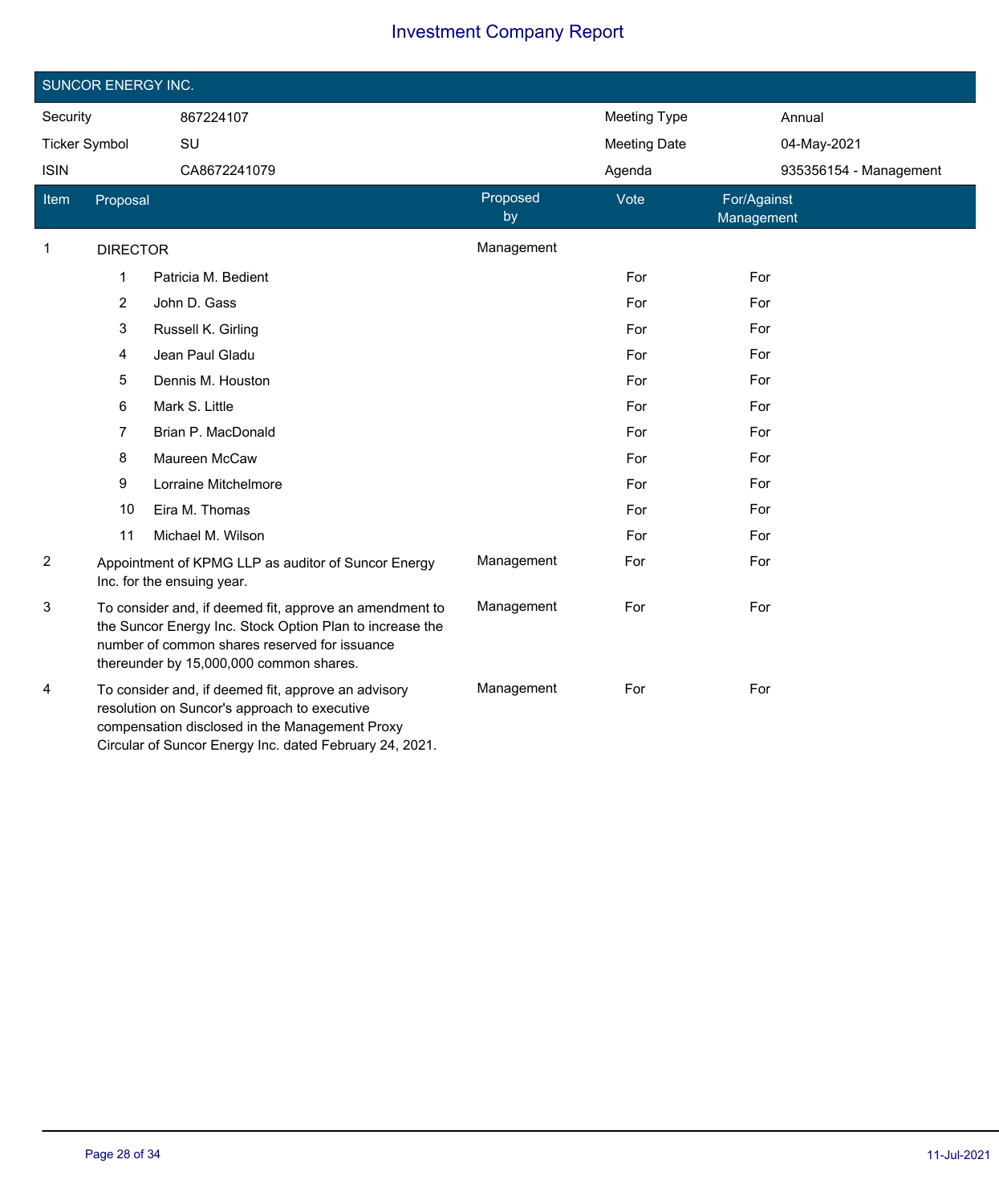|                       |                      | TC ENERGY CORPORATION                                                                                                                       |                     |                     |                           |
|-----------------------|----------------------|---------------------------------------------------------------------------------------------------------------------------------------------|---------------------|---------------------|---------------------------|
| Security<br>87807B107 |                      |                                                                                                                                             | <b>Meeting Type</b> | Annual              |                           |
|                       | <b>Ticker Symbol</b> | <b>TRP</b>                                                                                                                                  |                     | <b>Meeting Date</b> | 07-May-2021               |
| <b>ISIN</b>           |                      | CA87807B1076                                                                                                                                |                     | Agenda              | 935366066 - Management    |
| Item                  | Proposal             |                                                                                                                                             | Proposed<br>by      | Vote                | For/Against<br>Management |
| 01                    | <b>DIRECTOR</b>      |                                                                                                                                             | Management          |                     |                           |
|                       | 1                    | Stéphan Crétier                                                                                                                             |                     | For                 | For                       |
|                       | $\overline{c}$       | Michael R. Culbert                                                                                                                          |                     | For                 | For                       |
|                       | 3                    | Susan C. Jones                                                                                                                              |                     | For                 | For                       |
|                       | 4                    | Randy Limbacher                                                                                                                             |                     | For                 | For                       |
|                       | 5                    | John E. Lowe                                                                                                                                |                     | For                 | For                       |
|                       | 6                    | David MacNaughton                                                                                                                           |                     | For                 | For                       |
|                       | $\overline{7}$       | François L. Poirier                                                                                                                         |                     | For                 | For                       |
|                       | 8                    | Una Power                                                                                                                                   |                     | For                 | For                       |
|                       | 9                    | Mary Pat Salomone                                                                                                                           |                     | For                 | For                       |
|                       | 10                   | Indira V. Samarasekera                                                                                                                      |                     | For                 | For                       |
|                       | 11                   | D. Michael G. Stewart                                                                                                                       |                     | For                 | For                       |
|                       | 12                   | Siim A. Vanaselja                                                                                                                           |                     | For                 | For                       |
|                       | 13                   | <b>Thierry Vandal</b>                                                                                                                       |                     | For                 | For                       |
| 02                    |                      | Resolution to appoint KPMG LLP, Chartered Professional<br>Accountants as auditors and authorize the directors to fix<br>their remuneration. | Management          | For                 | For                       |
| 03                    |                      | Resolution to accept TC Energy's approach to executive<br>compensation, as described in the Management<br>information circular.             | Management          | For                 | For                       |
| 4                     |                      | Resolution to approve amendments to TC Energy's By-<br>law Number 1, as described in the Management<br>information circular.                | Management          | For                 | For                       |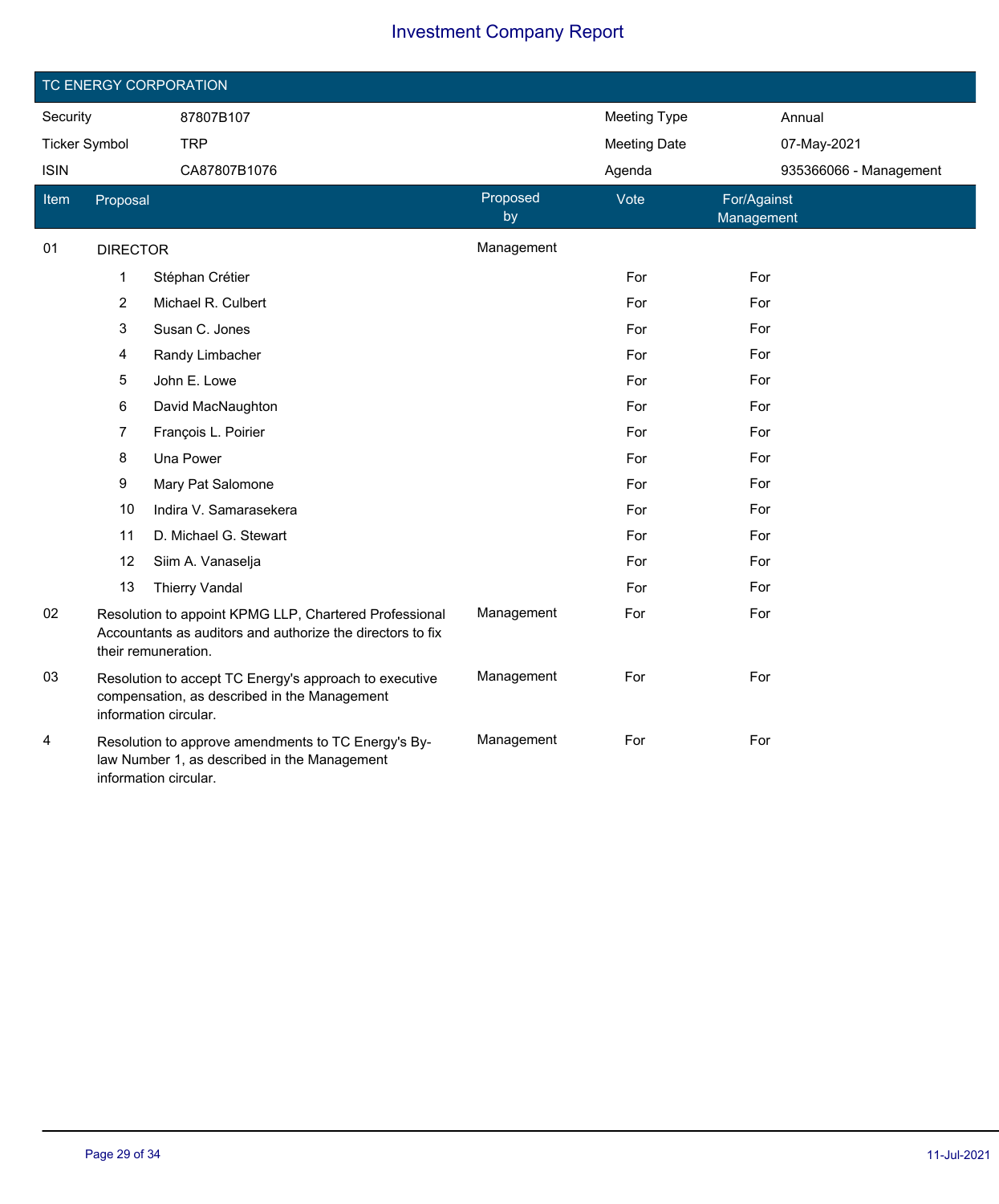| <b>TELUS CORPORATION</b> |                 |                                                                                                             |                |                     |                           |  |
|--------------------------|-----------------|-------------------------------------------------------------------------------------------------------------|----------------|---------------------|---------------------------|--|
| Security                 |                 | 87971M103                                                                                                   |                | <b>Meeting Type</b> | Annual                    |  |
| <b>Ticker Symbol</b>     |                 | TU                                                                                                          |                | <b>Meeting Date</b> | 07-May-2021               |  |
| <b>ISIN</b>              |                 | CA87971M1032                                                                                                |                | Agenda              | 935367373 - Management    |  |
| Item                     | Proposal        |                                                                                                             | Proposed<br>by | Vote                | For/Against<br>Management |  |
| 1                        | <b>DIRECTOR</b> |                                                                                                             | Management     |                     |                           |  |
|                          | $\mathbf{1}$    | R. H. (Dick) Auchinleck                                                                                     |                | For                 | For                       |  |
|                          | $\overline{c}$  | Raymond T. Chan                                                                                             |                | For                 | For                       |  |
|                          | 3               | <b>Hazel Claxton</b>                                                                                        |                | For                 | For                       |  |
|                          | 4               | Lisa de Wilde                                                                                               |                | For                 | For                       |  |
|                          | $\mathbf 5$     | Darren Entwistle                                                                                            |                | For                 | For                       |  |
|                          | 6               | Thomas E. Flynn                                                                                             |                | For                 | For                       |  |
|                          | $\overline{7}$  | Mary Jo Haddad                                                                                              |                | For                 | For                       |  |
|                          | 8               | Kathy Kinloch                                                                                               |                | For                 | For                       |  |
|                          | 9               | <b>Christine Magee</b>                                                                                      |                | For                 | For                       |  |
|                          | 10              | John Manley                                                                                                 |                | For                 | For                       |  |
|                          | 11              | David Mowat                                                                                                 |                | For                 | For                       |  |
|                          | 12              | Marc Parent                                                                                                 |                | For                 | For                       |  |
|                          | 13              | Denise Pickett                                                                                              |                | For                 | For                       |  |
|                          | 14              | W. Sean Willy                                                                                               |                | For                 | For                       |  |
| $\overline{2}$           |                 | Appoint Deloitte LLP as auditors for the ensuing year and<br>authorize directors to fix their remuneration. | Management     | For                 | For                       |  |
| 3                        | compensation.   | Approve the Company's approach to executive                                                                 | Management     | For                 | For                       |  |
| 4                        |                 | Approve the TELUS Directors Deferred Share Unit Plan.                                                       | Management     | For                 | For                       |  |

I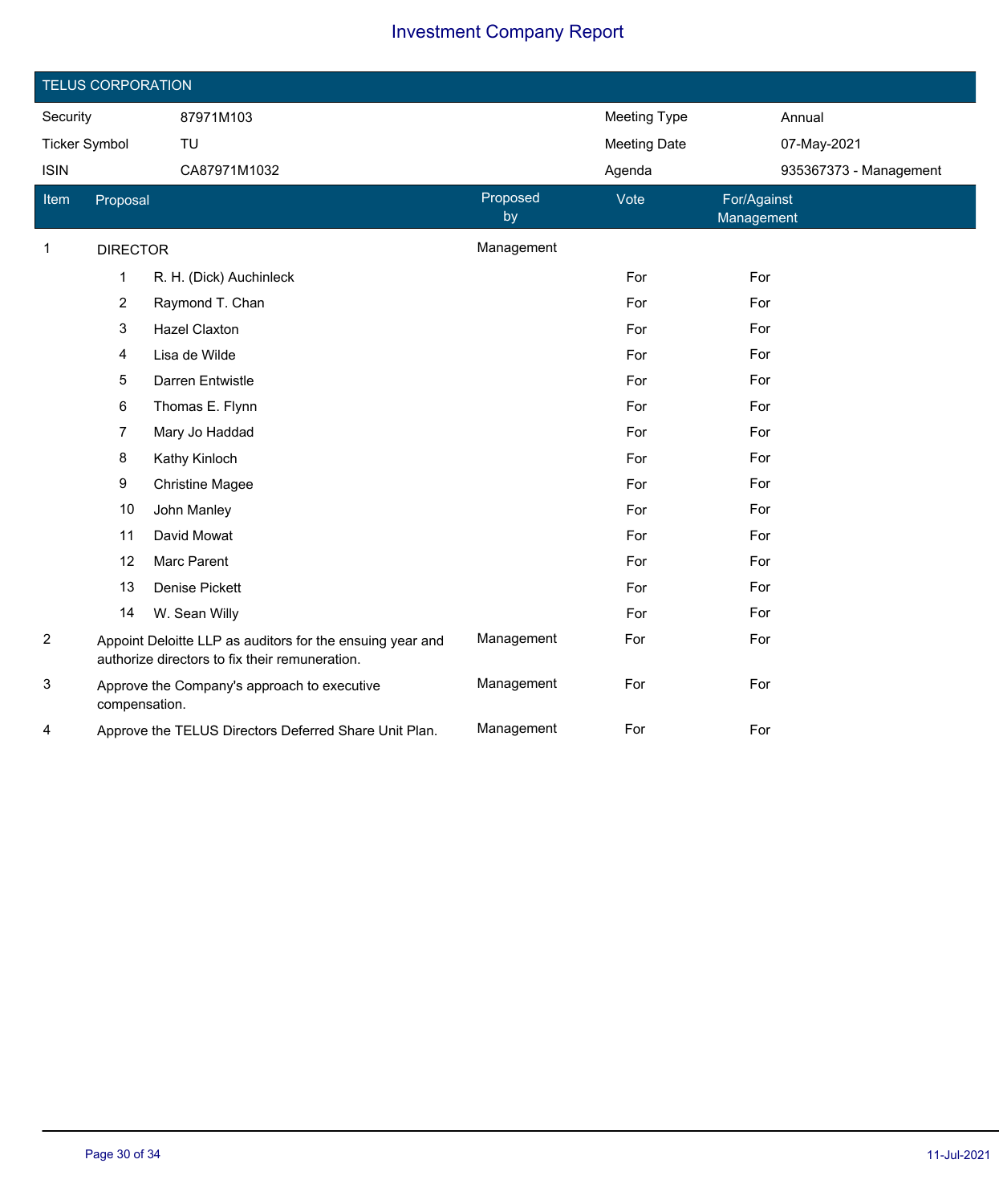| THE TORONTO-DOMINION BANK |                 |                                                                                                                                                                                                       |                |                     |                           |  |
|---------------------------|-----------------|-------------------------------------------------------------------------------------------------------------------------------------------------------------------------------------------------------|----------------|---------------------|---------------------------|--|
| Security                  |                 | 891160509                                                                                                                                                                                             |                | <b>Meeting Type</b> | Annual                    |  |
| <b>Ticker Symbol</b>      |                 | <b>TD</b>                                                                                                                                                                                             |                | <b>Meeting Date</b> | 01-Apr-2021               |  |
| <b>ISIN</b>               |                 | CA8911605092                                                                                                                                                                                          |                | Agenda              | 935338168 - Management    |  |
| <b>Item</b>               | Proposal        |                                                                                                                                                                                                       | Proposed<br>by | Vote                | For/Against<br>Management |  |
| Α                         | <b>DIRECTOR</b> |                                                                                                                                                                                                       | Management     |                     |                           |  |
|                           | 1               | Amy W. Brinkley                                                                                                                                                                                       |                | For                 | For                       |  |
|                           | $\overline{2}$  | Brian C. Ferguson                                                                                                                                                                                     |                | For                 | For                       |  |
|                           | 3               | Colleen A. Goggins                                                                                                                                                                                    |                | For                 | For                       |  |
|                           | 4               | Jean-René Halde                                                                                                                                                                                       |                | For                 | For                       |  |
|                           | 5               | David E. Kepler                                                                                                                                                                                       |                | For                 | For                       |  |
|                           | 6               | Brian M. Levitt                                                                                                                                                                                       |                | For                 | For                       |  |
|                           | 7               | Alan N. MacGibbon                                                                                                                                                                                     |                | For                 | For                       |  |
|                           | 8               | Karen E. Maidment                                                                                                                                                                                     |                | For                 | For                       |  |
|                           | 9               | Bharat B. Masrani                                                                                                                                                                                     |                | For                 | For                       |  |
|                           | 10              | Irene R. Miller                                                                                                                                                                                       |                | For                 | For                       |  |
|                           | 11              | Nadir H. Mohamed                                                                                                                                                                                      |                | For                 | For                       |  |
|                           | 12              | Claude Mongeau                                                                                                                                                                                        |                | For                 | For                       |  |
|                           | 13              | Joe Natale                                                                                                                                                                                            |                | For                 | For                       |  |
|                           | 14              | S. Jane Rowe                                                                                                                                                                                          |                | For                 | For                       |  |
| B                         | circular        | Appointment of auditor named in the management proxy                                                                                                                                                  | Management     | For                 | For                       |  |
| C                         |                 | Approach to executive compensation disclosed in the<br>report of the Human Resources Committee and approach<br>to executive compensation sections of the management<br>proxy circular *Advisory Vote* | Management     | For                 | For                       |  |
| D                         |                 | Shareholder Proposal 1                                                                                                                                                                                | Shareholder    | Against             | For                       |  |
| Е                         |                 | Shareholder Proposal 2                                                                                                                                                                                | Shareholder    | For                 | Against                   |  |

 $\overline{\phantom{a}}$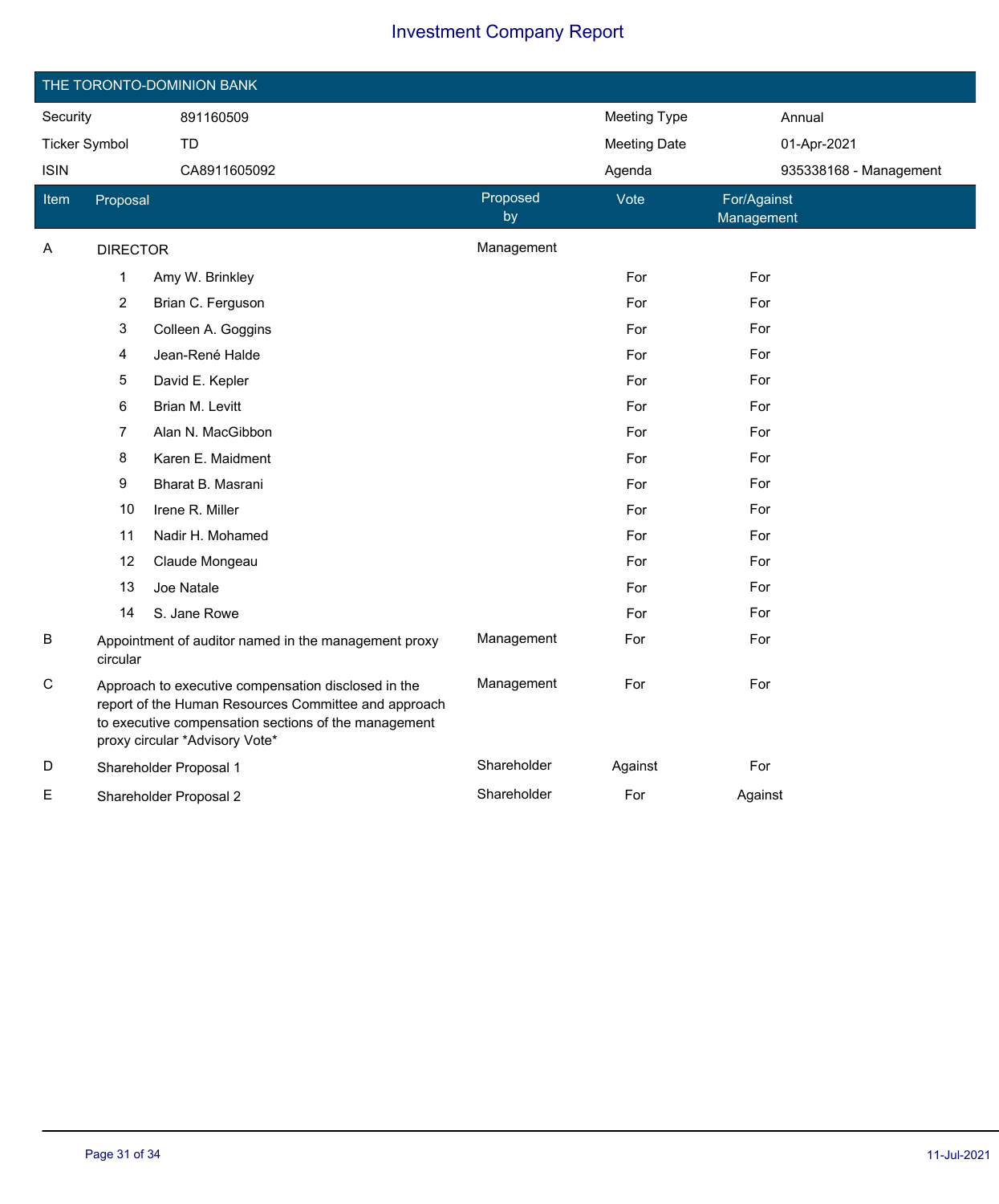| <b>WEST FRASER TIMBER CO. LTD.</b> |                       |                                                                                                                                                                                                                                                                                                                                                                                                                                                                                                                                                              |                |                     |                           |                        |
|------------------------------------|-----------------------|--------------------------------------------------------------------------------------------------------------------------------------------------------------------------------------------------------------------------------------------------------------------------------------------------------------------------------------------------------------------------------------------------------------------------------------------------------------------------------------------------------------------------------------------------------------|----------------|---------------------|---------------------------|------------------------|
| Security                           |                       | 952845105                                                                                                                                                                                                                                                                                                                                                                                                                                                                                                                                                    |                | <b>Meeting Type</b> |                           | Special                |
| <b>Ticker Symbol</b>               |                       | <b>WFTBF</b>                                                                                                                                                                                                                                                                                                                                                                                                                                                                                                                                                 |                | <b>Meeting Date</b> |                           | 19-Jan-2021            |
| <b>ISIN</b>                        |                       | CA9528451052                                                                                                                                                                                                                                                                                                                                                                                                                                                                                                                                                 |                | Agenda              |                           | 935319790 - Management |
| Item                               | Proposal              |                                                                                                                                                                                                                                                                                                                                                                                                                                                                                                                                                              | Proposed<br>by | Vote                | For/Against<br>Management |                        |
| $\mathbf{1}$                       | Appendix A thereto.   | The Share Issuance Resolution: to authorize the<br>issuance by the Company of such number of common<br>shares in the capital of the Company ("West Fraser<br>Shares") as is necessary to acquire 100% of the issued<br>and outstanding common shares in the capital of Norbord<br>Inc. ("Norbord"), pursuant to the arrangement agreement<br>dated November 18, 2020 between the Company and<br>Norbord, as more fully described in the accompanying<br>management information circular, and such Share<br>Issuance Resolution being in the form attached as | Management     | For                 | For                       |                        |
| $\overline{2}$                     | information circular. | The Stock Option Plan Amendment Resolution: to amend<br>the Company's stock option plan (the "Stock Option<br>Plan") to increase the number of West Fraser Shares that<br>may be allotted for issuance pursuant to the exercise of<br>options under the Stock Option Plan by 1,000,000 West<br>Fraser Shares, such amendment to the Stock Option<br>Plan being described in, and such Stock Option Plan<br>Amendment Resolution being in the form attached as<br>Appendix B to, the accompanying management                                                  | Management     | For                 | For                       |                        |

Ī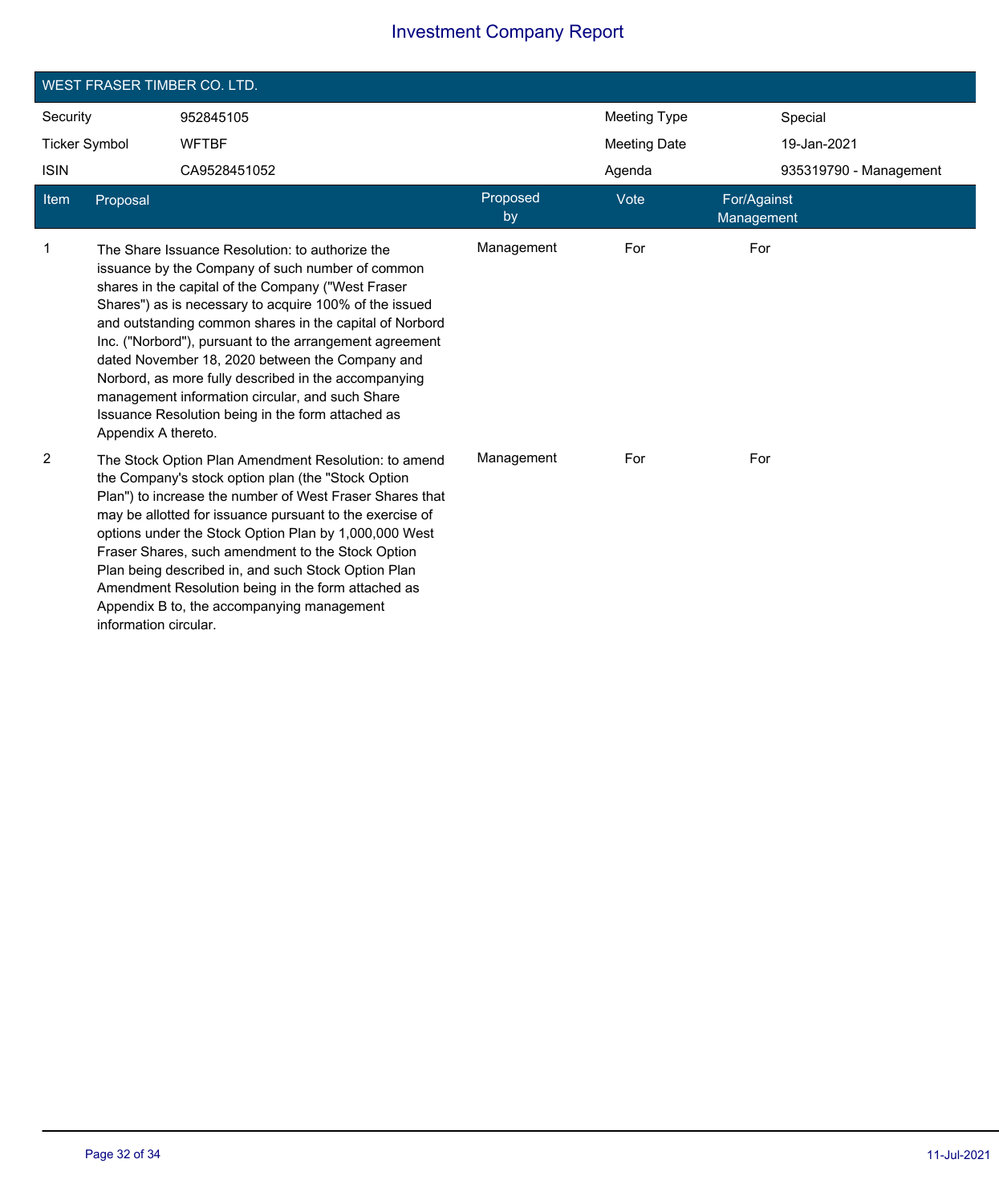| <b>WEST FRASER TIMBER CO. LTD.</b> |                 |                                                                                                                                                                                                                                |                |                     |                           |
|------------------------------------|-----------------|--------------------------------------------------------------------------------------------------------------------------------------------------------------------------------------------------------------------------------|----------------|---------------------|---------------------------|
| Security                           |                 | 952845105                                                                                                                                                                                                                      |                | <b>Meeting Type</b> | Annual                    |
| <b>Ticker Symbol</b>               |                 | <b>WFG</b>                                                                                                                                                                                                                     |                | <b>Meeting Date</b> | 20-Apr-2021               |
| <b>ISIN</b>                        |                 | CA9528451052                                                                                                                                                                                                                   |                | Agenda              | 935350140 - Management    |
| Item                               | Proposal        |                                                                                                                                                                                                                                | Proposed<br>by | Vote                | For/Against<br>Management |
| 1                                  | <b>DIRECTOR</b> |                                                                                                                                                                                                                                | Management     |                     |                           |
|                                    | 1               | Henry H. (Hank) Ketcham                                                                                                                                                                                                        |                | For                 | For                       |
|                                    | $\overline{c}$  | Reid E. Carter                                                                                                                                                                                                                 |                | For                 | For                       |
|                                    | 3               | <b>Raymond Ferris</b>                                                                                                                                                                                                          |                | For                 | For                       |
|                                    | 4               | John N. Floren                                                                                                                                                                                                                 |                | For                 | For                       |
|                                    | 5               | Ellis Ketcham Johnson                                                                                                                                                                                                          |                | For                 | For                       |
|                                    | 6               | Brian G. Kenning                                                                                                                                                                                                               |                | For                 | For                       |
|                                    | 7               | Marian Lawson                                                                                                                                                                                                                  |                | For                 | For                       |
|                                    | 8               | <b>Colleen McMorrow</b>                                                                                                                                                                                                        |                | For                 | For                       |
|                                    | 9               | Gerald J.(Gerry) Miller                                                                                                                                                                                                        |                | For                 | For                       |
|                                    | 10              | Robert L. Phillips                                                                                                                                                                                                             |                | For                 | For                       |
|                                    | 11              | Janice G. Rennie                                                                                                                                                                                                               |                | For                 | For                       |
|                                    | 12              | Gillian D. Winckler                                                                                                                                                                                                            |                | For                 | For                       |
| $\overline{2}$                     |                 | On the resolution to appoint PricewaterhouseCoopers<br>LLP, Chartered Professional Accountants, as auditor of<br>the Company for the ensuing year at the remuneration to<br>be fixed by the board of directors of the Company. | Management     | For                 | For                       |
| 3                                  |                 | The resolution to accept the Company's approach to<br>executive compensation, as more particularly described<br>in the information circular for the Meeting.                                                                   | Management     | For                 | For                       |